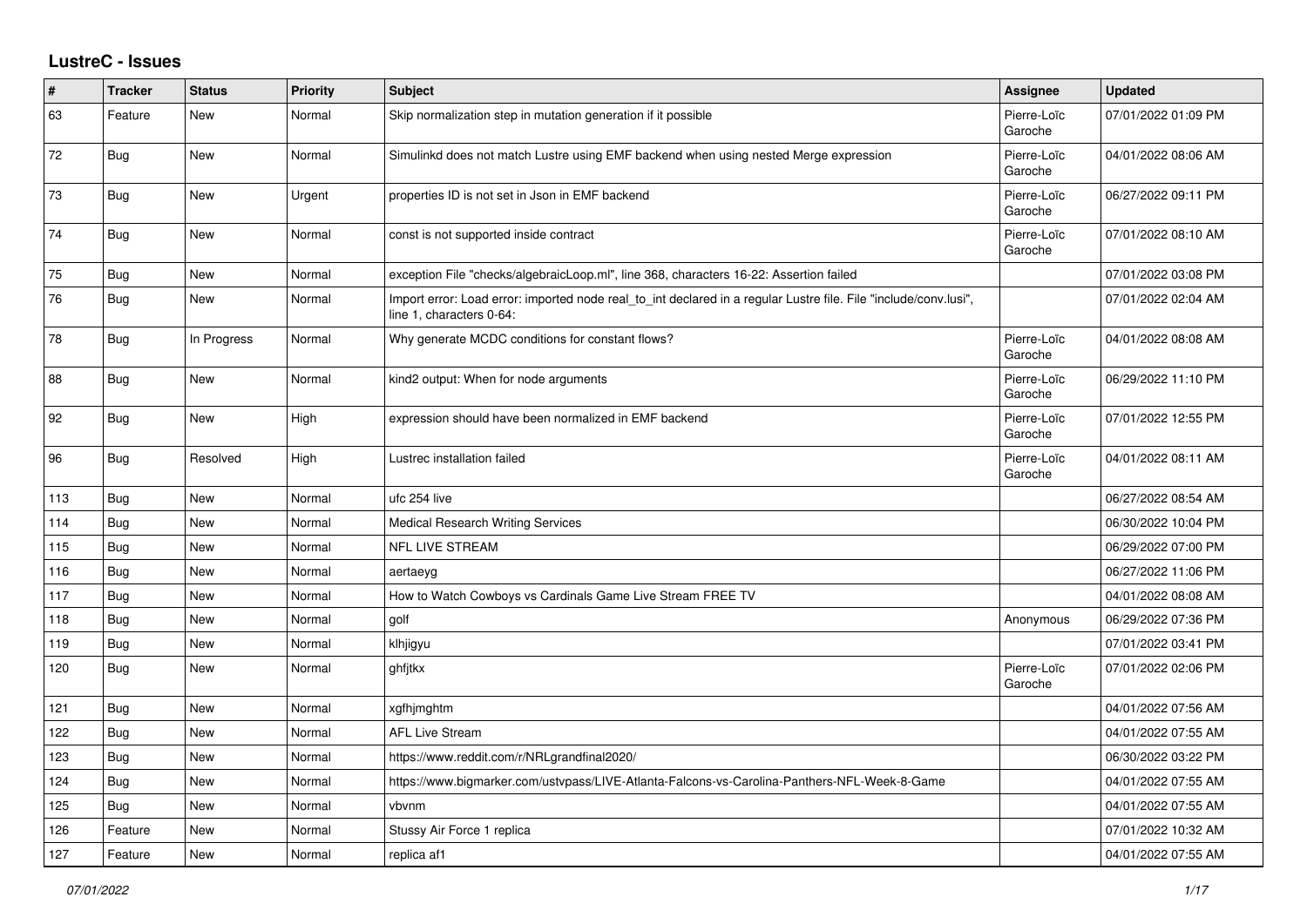| #   | <b>Tracker</b> | <b>Status</b> | Priority | <b>Subject</b>                                 | Assignee               | <b>Updated</b>      |
|-----|----------------|---------------|----------|------------------------------------------------|------------------------|---------------------|
| 128 | Bug            | New           | Normal   | dfgbd                                          |                        | 06/30/2022 02:28 PM |
| 129 | Bug            | <b>New</b>    | Normal   | xcvgbgh                                        |                        | 06/30/2022 03:46 PM |
| 131 | Bug            | New           | Normal   | triokids                                       |                        | 04/01/2022 07:54 AM |
| 132 | <b>Bug</b>     | New           | Normal   | concrete-everything                            |                        | 06/29/2022 05:41 PM |
| 133 | <b>Bug</b>     | New           | Normal   | craftlabs                                      |                        | 07/01/2022 01:17 AM |
| 134 | Bug            | <b>New</b>    | Normal   | wisegolfers                                    |                        | 07/01/2022 10:59 AM |
| 135 | Bug            | <b>New</b>    | Normal   | factspress                                     |                        | 04/01/2022 07:52 AM |
| 136 | <b>Bug</b>     | <b>New</b>    | Normal   | snappow                                        |                        | 06/29/2022 10:52 PM |
| 137 | Bug            | New           | Normal   | hcbets                                         |                        | 04/01/2022 07:52 AM |
| 138 | <b>Bug</b>     | <b>New</b>    | Normal   | own-sweethome                                  |                        | 07/01/2022 01:29 AM |
| 139 | Bug            | <b>New</b>    | Normal   | relseo                                         |                        | 07/01/2022 01:50 AM |
| 140 | Bug            | New           | Normal   | sugarbalanceusa                                |                        | 06/29/2022 04:56 PM |
| 141 | Feature        | <b>New</b>    | Normal   | Something about jerry curly                    |                        | 07/01/2022 05:30 PM |
| 142 | Feature        | <b>New</b>    | Normal   | About ashimary hair                            |                        | 06/29/2022 07:17 PM |
| 143 | Bug            | <b>New</b>    | Normal   | Bob lace front wigs                            |                        | 06/29/2022 11:22 PM |
| 144 | Bug            | New           | Normal   | curly bob lace front wigs                      |                        | 06/26/2022 01:44 PM |
| 145 | <b>Bug</b>     | New           | Normal   | abdulbaissagar                                 |                        | 06/30/2022 04:17 PM |
| 146 | <b>Bug</b>     | <b>New</b>    | Normal   | bayabais                                       |                        | 07/01/2022 02:58 PM |
| 147 | Bug            | New           | Normal   | xzxgfufi                                       |                        | 04/01/2022 07:54 AM |
| 148 | Bug            | <b>New</b>    | Normal   | zxZdfg                                         |                        | 04/01/2022 08:01 AM |
| 149 | Bug            | New           | Normal   | dftgy                                          |                        | 06/30/2022 10:17 PM |
| 150 | Bug            | <b>New</b>    | Normal   | dfgh                                           |                        | 06/29/2022 09:47 PM |
| 151 | Feature        | New           | Normal   | Law Essay Writing Service - Assignments Planet |                        | 06/30/2022 03:27 PM |
| 152 | <b>Bug</b>     | New           | High     | professional bridal makeup artist              | Christophe<br>Garion   | 06/26/2022 05:44 PM |
| 153 | <b>Bug</b>     | New           | Normal   | urgent loan online                             | Christophe<br>Garion   | 06/29/2022 05:43 PM |
| 154 | Bug            | <b>New</b>    | Normal   | fdgyyrut gyrtrw                                |                        | 06/27/2022 01:21 AM |
| 155 | Bug            | New           | Normal   | Cant access my cash app account                | Pierre-Loïc<br>Garoche | 07/01/2022 05:54 PM |
| 156 | <b>Bug</b>     | New           | Normal   | Access old cash app account                    |                        | 04/01/2022 08:00 AM |
| 157 | Bug            | New           | Normal   | Forget cash app pin                            |                        | 07/01/2022 01:38 PM |
| 158 | <b>Bug</b>     | New           | Normal   | dfghj zcvgh                                    |                        | 06/27/2022 07:28 AM |
| 159 | Bug            | New           | Normal   | xfguih njgkh                                   |                        | 06/30/2022 08:50 PM |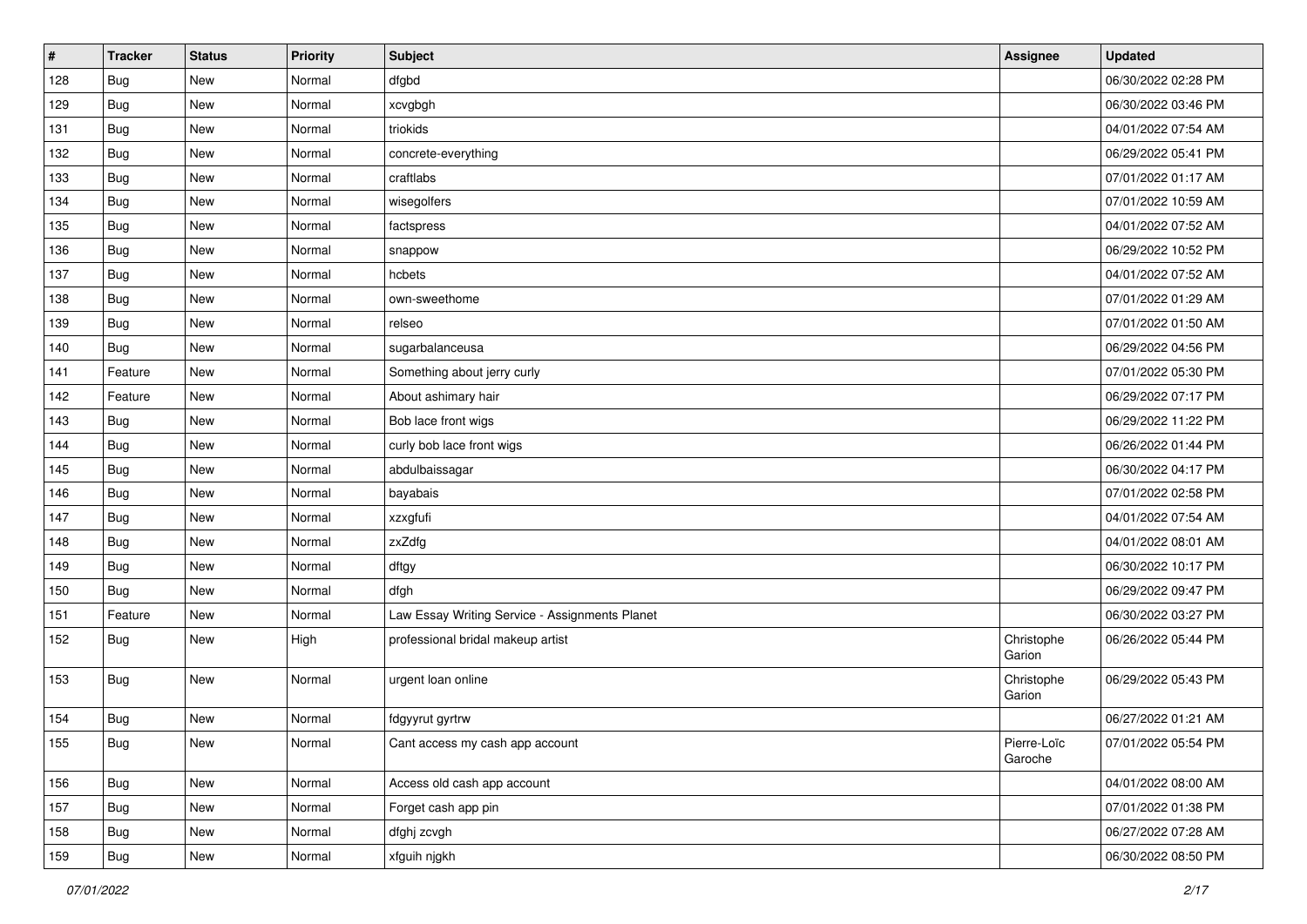| #   | <b>Tracker</b> | <b>Status</b> | <b>Priority</b> | <b>Subject</b>                                         | Assignee               | <b>Updated</b>      |
|-----|----------------|---------------|-----------------|--------------------------------------------------------|------------------------|---------------------|
| 160 | Bug            | New           | Normal          | rtyuiv wbhyu                                           |                        | 04/01/2022 07:56 AM |
| 161 | Bug            | <b>New</b>    | Normal          | dfdrtyuio                                              |                        | 07/01/2022 04:08 PM |
| 162 | <b>Bug</b>     | New           | Normal          | gfyuik9                                                | Hamza<br>Bourbouh      | 04/01/2022 08:01 AM |
| 163 | <b>Bug</b>     | <b>New</b>    | Normal          | jknjopl[                                               |                        | 04/01/2022 07:58 AM |
| 164 | <b>Bug</b>     | New           | Normal          | dfgbd                                                  |                        | 07/01/2022 07:51 AM |
| 165 | Bug            | New           | Normal          | dfgbd                                                  |                        | 04/01/2022 07:57 AM |
| 166 | Bug            | New           | Normal          | dfgbd                                                  |                        | 04/01/2022 07:57 AM |
| 167 | Bug            | New           | Normal          | instant loan without documents                         | Anonymous              | 06/28/2022 07:35 PM |
| 168 | Bug            | <b>New</b>    | Normal          | UFC 256 Live Stream Online                             |                        | 07/01/2022 02:39 PM |
| 169 | Bug            | New           | Normal          | CV Maker - UAE CV Writing Agency                       |                        | 07/01/2022 12:10 PM |
| 170 | Feature        | <b>New</b>    | Normal          | top mba colleges in bangalore                          |                        | 06/28/2022 10:55 AM |
| 171 | Feature        | New           | Normal          | loan management system                                 |                        | 06/28/2022 08:24 PM |
| 172 | Feature        | New           | Normal          | pgdm colleges in bangalore                             |                        | 06/30/2022 09:28 AM |
| 173 | Feature        | New           | Normal          | private limited company registration                   |                        | 07/01/2022 02:37 AM |
| 174 | Feature        | New           | Normal          | Digital Marketing Philadelphia                         |                        | 06/30/2022 04:09 PM |
| 175 | Feature        | New           | Normal          | All About Cash App Transfer Fail Problems              |                        | 07/01/2022 04:00 AM |
| 176 | Bug            | <b>New</b>    | Normal          | instant loan without documents                         |                        | 06/18/2022 01:43 PM |
| 177 | Feature        | New           | Normal          | HD lace silky straight human hair wig                  |                        | 04/01/2022 08:41 AM |
| 178 | Bug            | New           | Normal          | transparent lace wigs                                  |                        | 07/01/2022 09:57 AM |
| 179 | Bug            | New           | Normal          | body wave                                              |                        | 04/01/2022 08:41 AM |
| 180 | Feature        | New           | Normal          | homoeobazaar                                           |                        | 07/01/2022 08:29 AM |
| 181 | <b>Bug</b>     | New           | Normal          | <b>Healthcare Custom Writing Services</b>              |                        | 07/01/2022 03:21 PM |
| 182 | Bug            | New           | Normal          | <b>Healthcare Custom Writing Services</b>              |                        | 06/30/2022 03:30 PM |
| 183 | <b>Bug</b>     | <b>New</b>    | Normal          | Nursing Assignment Help Online                         |                        | 07/01/2022 05:58 PM |
| 184 | <b>Bug</b>     | <b>New</b>    | Normal          | <b>Affordable Business Writing Services</b>            |                        | 07/01/2022 10:18 AM |
| 185 | Bug            | New           | Normal          | Non-Plagiarized Research Writing                       |                        | 06/29/2022 07:58 AM |
| 186 | Feature        | New           | Normal          | homoeobazaar                                           |                        | 06/28/2022 04:29 PM |
| 187 | Bug            | New           | Normal          | High Quality Replic 350 V2 Carbon                      |                        | 04/01/2022 08:40 AM |
| 188 | <b>Bug</b>     | New           | Normal          | Why are university students buying assignments online? | Pierre-Loïc<br>Garoche | 07/01/2022 04:03 AM |
| 189 | Bug            | New           | Normal          | <b>College Biology Writing Services</b>                |                        | 06/29/2022 10:51 PM |
| 190 | Bug            | New           | Normal          | All About Cash App Transfer Fail Problems              |                        | 07/01/2022 03:55 PM |
| 191 | Bug            | New           | Normal          | <b>B2B Branding</b>                                    |                        | 06/13/2022 12:50 AM |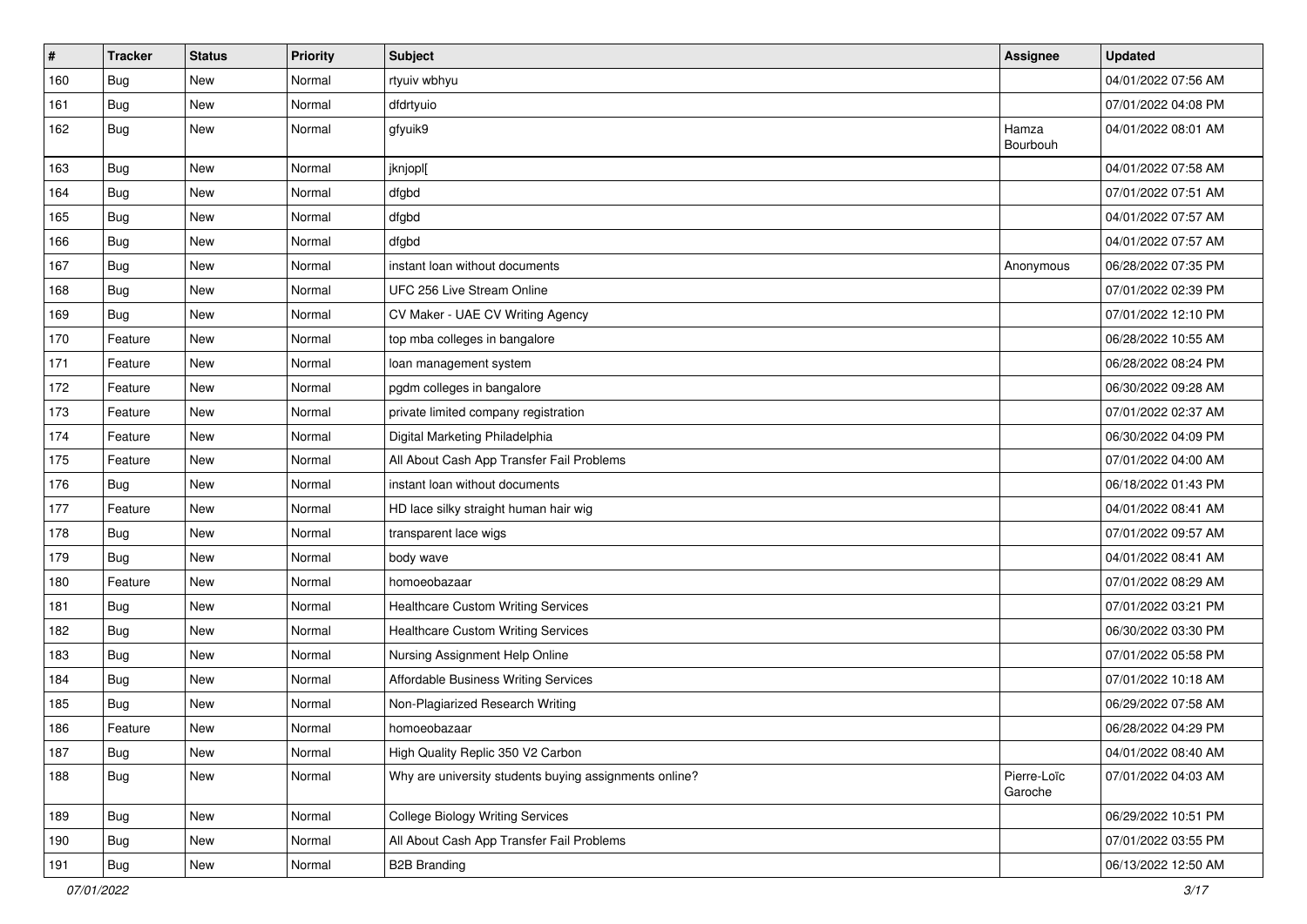| $\#$ | <b>Tracker</b> | <b>Status</b> | <b>Priority</b> | Subject                                                                                                         | <b>Assignee</b>        | <b>Updated</b>      |
|------|----------------|---------------|-----------------|-----------------------------------------------------------------------------------------------------------------|------------------------|---------------------|
| 192  | Bug            | New           | Normal          | The code Caffe                                                                                                  |                        | 05/09/2022 10:16 AM |
| 193  | <b>Bug</b>     | <b>New</b>    | Normal          | 18% Discount on Homeopathic medicines                                                                           |                        | 06/28/2022 03:38 AM |
| 194  | <b>Bug</b>     | New           | Normal          | lace closure wigs                                                                                               |                        | 06/30/2022 05:51 PM |
| 195  | Bug            | New           | Normal          | homoeobazaar                                                                                                    |                        | 04/01/2022 08:23 AM |
| 196  | <b>Bug</b>     | <b>New</b>    | Normal          | Homoeobazaar For Homeopathy Medicines                                                                           |                        | 07/01/2022 11:20 AM |
| 197  | <b>Bug</b>     | New           | Normal          | SBL JABORANDI PLUS HAIR OIL - COMPLETE SCALP CARE (100ML)                                                       |                        | 07/01/2022 05:22 PM |
| 198  | <b>Bug</b>     | <b>New</b>    | Normal          | DR. RECKEWEG R42 (HAEMOVENIN) (22ML)                                                                            |                        | 06/26/2022 05:31 AM |
| 199  | <b>Bug</b>     | New           | Normal          | SBL CLEARSTONE DROPS (30ML)                                                                                     |                        | 04/01/2022 08:23 AM |
| 200  | Bug            | New           | Normal          | uiopilo                                                                                                         |                        | 06/28/2022 12:33 AM |
| 201  | <b>Bug</b>     | New           | Normal          | closure wig                                                                                                     |                        | 06/30/2022 05:30 PM |
| 202  | <b>Bug</b>     | New           | Normal          | blonde wig                                                                                                      |                        | 06/29/2022 11:08 AM |
| 203  | Bug            | New           | Low             | Airport Taxi Guildford                                                                                          | Anonymous              | 06/26/2022 06:03 PM |
| 204  | Feature        | New           | Normal          | New Car Tyres                                                                                                   |                        | 04/01/2022 08:40 AM |
| 205  | <b>Bug</b>     | New           | Low             | Mens Designer Glasses                                                                                           |                        | 07/01/2022 03:55 AM |
| 206  | Bug            | New           | Low             | <b>Cheap Electric Bikes</b>                                                                                     |                        | 06/30/2022 04:41 PM |
| 207  | Feature        | New           | Low             | real estate lead conversion                                                                                     |                        | 06/28/2022 06:09 PM |
| 208  | Bug            | New           | Normal          | Why Cash app won't let me send money if scammed?                                                                |                        | 04/01/2022 08:54 AM |
| 209  | Bug            | New           | Normal          | Neglect to access old Cash App account considering message notice issue? Contact help.                          |                        | 07/01/2022 02:37 PM |
| 210  | Bug            | New           | Normal          | Issue with check symbol in Cash App? Dial assist number with calling Cash App customer service phone<br>number. |                        | 06/30/2022 01:52 PM |
| 211  | Bug            | New           | Normal          | Problem in Cash App rebate? Call Cash App customer service number for help.                                     |                        | 07/01/2022 05:49 PM |
| 212  | Feature        | New           | Normal          | How good is the market for gaming mobile apps at the moment?                                                    |                        | 05/17/2022 11:09 AM |
| 213  | Bug            | New           | Normal          | fix HP Notebook Missing Operating System Error Message                                                          |                        | 04/01/2022 08:53 AM |
| 214  | Feature        | New           | Normal          | Five Christmas Apps For Apple Users                                                                             |                        | 07/01/2022 08:38 AM |
| 215  | <b>Bug</b>     | New           | Normal          | How For Top Level Cell Phone For You                                                                            |                        | 06/27/2022 09:19 PM |
| 216  | Feature        | New           | High            | Barry Keoghan                                                                                                   | Pierre-Loïc<br>Garoche | 07/01/2022 12:22 PM |
| 217  | <b>Bug</b>     | <b>New</b>    | Normal          | How this service matter most?                                                                                   |                        | 07/01/2022 03:35 PM |
| 218  | Bug            | New           | Normal          | Popular Educational trends                                                                                      |                        | 07/01/2022 12:10 PM |
| 219  | Bug            | New           | Normal          | Free Ringtones for Cell Phones.                                                                                 |                        | 07/01/2022 10:10 AM |
| 220  | Feature        | New           | Normal          | essay writing services                                                                                          |                        | 06/26/2022 04:55 PM |
| 221  | Bug            | New           | Normal          | The Best APk                                                                                                    |                        | 04/01/2022 08:49 AM |
| 222  | <b>Bug</b>     | New           | Normal          | Social Profile links                                                                                            |                        | 07/01/2022 10:23 AM |
| 223  | <b>Bug</b>     | New           | Normal          | WhatsApp Plus: Download, Update and Themes                                                                      |                        | 06/03/2022 08:07 PM |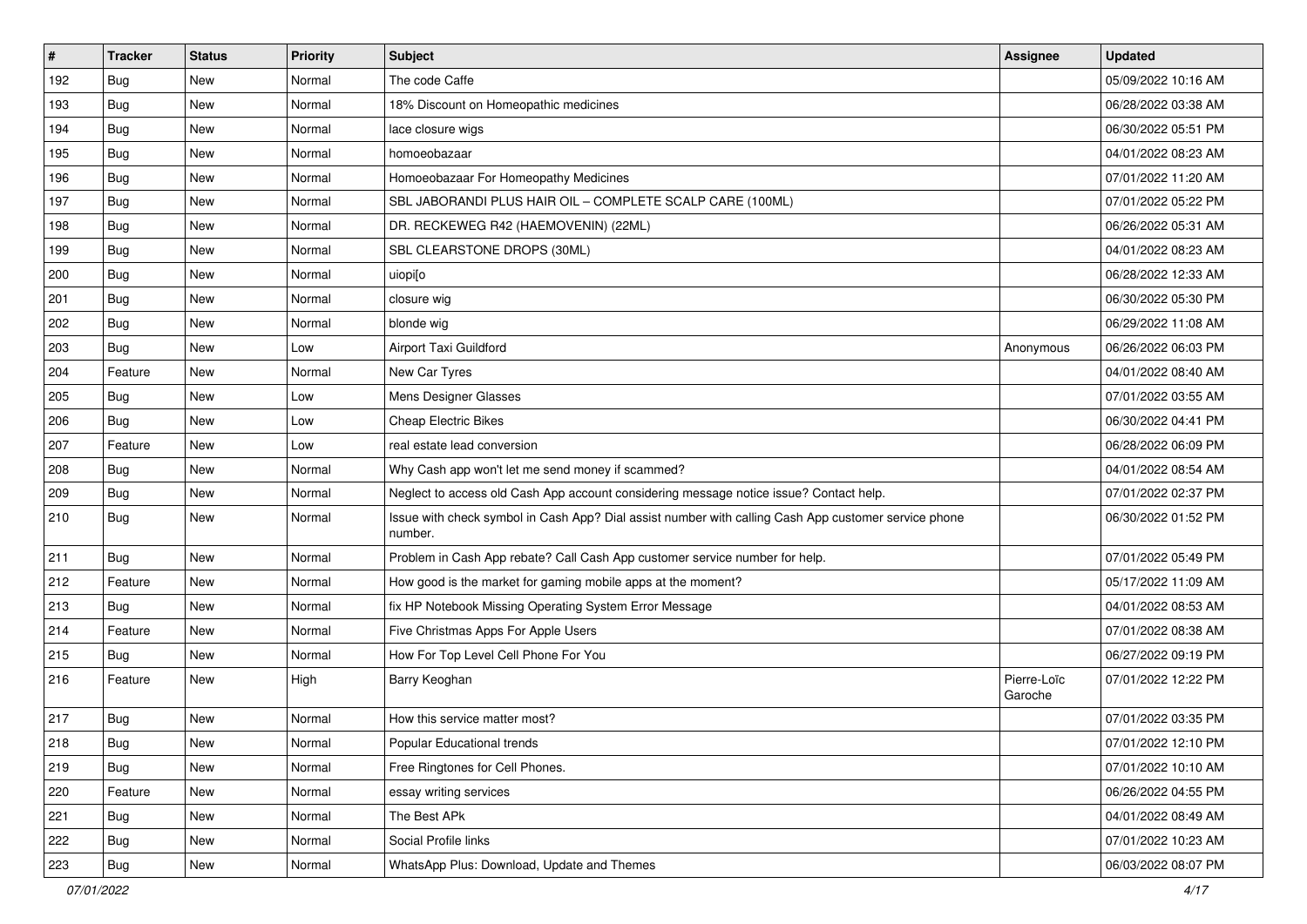| #   | <b>Tracker</b> | <b>Status</b> | <b>Priority</b> | Subject                                                                  | Assignee               | <b>Updated</b>      |
|-----|----------------|---------------|-----------------|--------------------------------------------------------------------------|------------------------|---------------------|
| 224 | Feature        | New           | Normal          | Instant Personal Loan                                                    | Pierre-Loïc<br>Garoche | 06/28/2022 04:40 PM |
| 225 | <b>Bug</b>     | <b>New</b>    | Normal          | instant personal loan                                                    |                        | 07/01/2022 10:58 AM |
| 226 | <b>Bug</b>     | <b>New</b>    | Normal          | How to find reliable service reviews                                     | Anonymous              | 04/01/2022 08:46 AM |
| 227 | <b>Bug</b>     | <b>New</b>    | Normal          | Cash App Help & Solutions - Here You Will Get Better Assistance          |                        | 06/25/2022 11:21 PM |
| 228 | Bug            | <b>New</b>    | Normal          | Why Does Cash App Transaction Failed? - Here Is the Answer               |                        | 07/01/2022 10:58 AM |
| 229 | Feature        | <b>New</b>    | Normal          | How To Delete Cash App Account? - Check Out the Steps In Detail          |                        | 06/28/2022 07:06 PM |
| 230 | Bug            | New           | Normal          | Add Money To Cash App Card - Auto Cash Apps                              |                        | 06/29/2022 09:34 PM |
| 231 | <b>Bug</b>     | New           | Normal          | Is the ringtone download difficult or not?                               | Pierre-Loïc<br>Garoche | 06/28/2022 04:48 AM |
| 232 | <b>Bug</b>     | New           | Normal          | FM whatsapp messaging app.                                               |                        | 06/27/2022 10:04 AM |
| 233 | <b>Bug</b>     | <b>New</b>    | Normal          | Anauthorsway.com: My User Experience                                     |                        | 06/27/2022 12:02 PM |
| 234 | Bug            | <b>New</b>    | Normal          | My Personal Experience With the College Writing Services                 |                        | 07/01/2022 04:05 PM |
| 235 | Bug            | <b>New</b>    | Low             | HP Printer Assistant Software   Download & Install HP Assistant          |                        | 06/30/2022 05:08 PM |
| 236 | <b>Bug</b>     | <b>New</b>    | Normal          | HP Printer Assistant Software   Download & Install HP Assistant          |                        | 04/01/2022 08:16 AM |
| 237 | Feature        | New           | Normal          | HP Printer Assistant Software   Download & Install HP Assistant          |                        | 07/01/2022 10:10 AM |
| 238 | <b>Bug</b>     | <b>New</b>    | Low             | HP Printer Assistant Software   Download & Install HP Assistant          |                        | 04/01/2022 08:16 AM |
| 239 | Bug            | <b>New</b>    | Normal          | Algunas características más de Choices MOD APK                           |                        | 07/01/2022 01:35 AM |
| 240 | Feature        | <b>New</b>    | Normal          | Juego interesante de Dragon Ball Legends MOD APK                         |                        | 06/30/2022 03:20 PM |
| 241 | Feature        | <b>New</b>    | Normal          | How to get a complete solution of Big Ideas Math Answers?                |                        | 04/01/2022 08:15 AM |
| 242 | Feature        | New           | Normal          | Descripción de Torque Pro MOD APK para Android                           |                        | 07/01/2022 07:34 AM |
| 243 | Feature        | <b>New</b>    | Normal          | Reconstruir la pandilla de la mafia en Gangstar Vegas MOD APK            |                        | 07/01/2022 04:40 PM |
| 244 | Bug            | <b>New</b>    | Normal          | Quels sont les avantages des stations de radio en ligne.                 |                        | 07/01/2022 01:20 PM |
| 245 | <b>Bug</b>     | <b>New</b>    | Normal          | Write My Essay For Me Cheap                                              |                        | 07/01/2022 08:40 AM |
| 246 | <b>Bug</b>     | <b>New</b>    | Normal          | The Beast App                                                            |                        | 07/01/2022 09:33 AM |
| 247 | <b>Bug</b>     | New           | Normal          | best 4 Channel Amp                                                       |                        | 06/30/2022 02:19 AM |
| 248 | <b>Bug</b>     | <b>New</b>    | Normal          | Mobile ringtones and attractiveness ringtones                            |                        | 07/01/2022 05:26 PM |
| 249 | <b>Bug</b>     | <b>New</b>    | Normal          | Steps to Activate Cash App Card in Less then 2 Minutes - Get Information | Pierre-Loïc<br>Garoche | 06/21/2022 07:52 PM |
| 250 | Bug            | New           | Normal          | Reviews of phone ringtones                                               |                        | 07/01/2022 05:08 AM |
| 251 | <b>Bug</b>     | New           | Normal          | All About Cash App Transfer Fail Problems                                | Pierre-Loïc<br>Garoche | 07/01/2022 05:59 AM |
| 252 | <b>Bug</b>     | New           | Normal          | Samsung U600 - Is Essential Business And Personal Phone                  |                        | 04/04/2022 04:45 AM |
| 253 | <b>Bug</b>     | New           | Normal          | Florence Lawrence                                                        |                        | 06/29/2022 06:22 PM |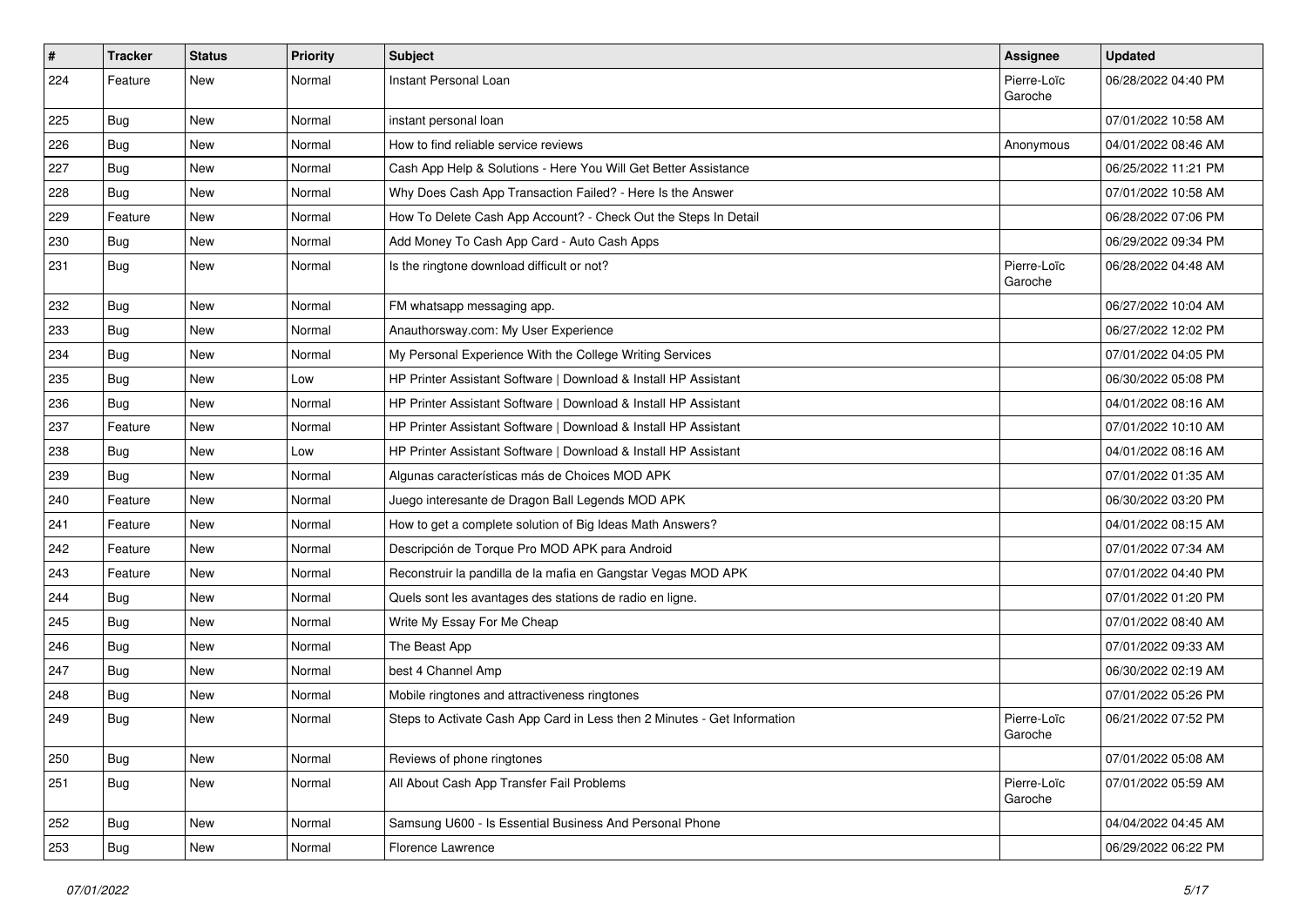| $\#$ | <b>Tracker</b> | <b>Status</b> | <b>Priority</b> | Subject                                                             | <b>Assignee</b>        | <b>Updated</b>      |
|------|----------------|---------------|-----------------|---------------------------------------------------------------------|------------------------|---------------------|
| 254  | Feature        | New           | Normal          | best ayurvedic treatment for psoriasis                              |                        | 04/01/2022 08:13 AM |
| 255  | Feature        | New           | Normal          | best doctor for psoriasis                                           |                        | 07/01/2022 08:42 AM |
| 256  | Bug            | New           | Normal          | <b>Fake Travis Scott Shoes</b>                                      |                        | 04/01/2022 08:12 AM |
| 257  | Bug            | New           | Normal          | Best latte machines                                                 |                        | 06/29/2022 09:17 PM |
| 258  | <b>Bug</b>     | New           | Normal          | Fake Nike Dunk High AMBUSH Deep Royal                               |                        | 06/30/2022 11:14 PM |
| 259  | Bug            | New           | Normal          | call center services                                                |                        | 07/01/2022 01:50 AM |
| 260  | <b>Bug</b>     | <b>New</b>    | Normal          | Web Design Services Near Me                                         |                        | 06/26/2022 11:55 AM |
| 261  | <b>Bug</b>     | New           | Normal          | Ringtone Downloads - Easy Ways Come Up With Your Own Ringtones      |                        | 06/30/2022 02:11 PM |
| 262  | Bug            | New           | Normal          | It this true to dealing Wuth                                        |                        | 07/01/2022 06:12 AM |
| 263  | Feature        | New           | Normal          | Wrecked Car Is Nothing But A Worthless                              | Pierre-Loïc<br>Garoche | 07/01/2022 09:50 AM |
| 264  | <b>Bug</b>     | New           | Normal          | We Buy Your Unwanted Car                                            | Corentin<br>Lauverjat  | 06/29/2022 05:36 PM |
| 265  | Bug            | New           | Normal          | 3 Faq's On Downloading To Your Apple Ipod                           |                        | 06/28/2022 11:07 PM |
| 267  | <b>Bug</b>     | <b>New</b>    | Normal          | How To Use Internet Radio Services To Listen To Your Favorite Songs |                        | 07/01/2022 04:12 PM |
| 268  | Bug            | New           | Normal          | Fashioni                                                            |                        | 04/01/2022 08:20 AM |
| 269  | Bug            | New           | Normal          | Is there such a site for app design?                                | Anonymous              | 07/01/2022 12:07 PM |
| 270  | <b>Bug</b>     | New           | Normal          | Logo Mansion                                                        | Christophe<br>Garion   | 04/01/2022 08:20 AM |
| 271  | Feature        | New           | Normal          | Fashion                                                             |                        | 06/30/2022 10:40 PM |
| 272  | Feature        | New           | Normal          | Fashion                                                             |                        | 06/27/2022 03:53 PM |
| 273  | Bug            | New           | High            | assignment help online                                              |                        | 04/01/2022 08:17 AM |
| 274  | Bug            | New           | Normal          | How AI is transforming coupon marketing campaigns?                  | Anonymous              | 06/27/2022 01:54 PM |
| 275  | <b>Bug</b>     | New           | Normal          | Activate Cash App Card With Or Without QR - Step By Step Guide      | Pierre-Loïc<br>Garoche | 07/01/2022 04:34 PM |
| 276  | Feature        | New           | Normal          | Nike Dunks Replica                                                  |                        | 04/01/2022 08:19 AM |
| 277  | Feature        | New           | Normal          | Nike Dunks Replica                                                  |                        | 04/01/2022 08:19 AM |
| 278  | Bug            | New           | Normal          | Cash App Help & Solutions - Here You Will Get Better Assistance     |                        | 07/01/2022 05:19 PM |
| 279  | <b>Bug</b>     | New           | High            | What is an essential feature of an internal communications app?     |                        | 07/01/2022 10:00 AM |
| 280  | <b>Bug</b>     | New           | Normal          | Pacific Web Design                                                  |                        | 06/30/2022 05:54 PM |
| 281  | Feature        | New           | Normal          | what are the types of Ringtones?                                    | Anonymous              | 07/01/2022 02:52 PM |
| 282  | <b>Bug</b>     | New           | Normal          | Activate Cash App Card: Learn Simple Steps & Fix Errors             |                        | 07/01/2022 05:15 PM |
| 283  | <b>Bug</b>     | New           | Normal          | Cash App To PayPal Transfer Money - Check Out The Steps Here        |                        | 04/01/2022 08:17 AM |
| 284  | <b>Bug</b>     | New           | Normal          | All About Cash App Transfer Fail Problems                           |                        | 06/30/2022 03:26 AM |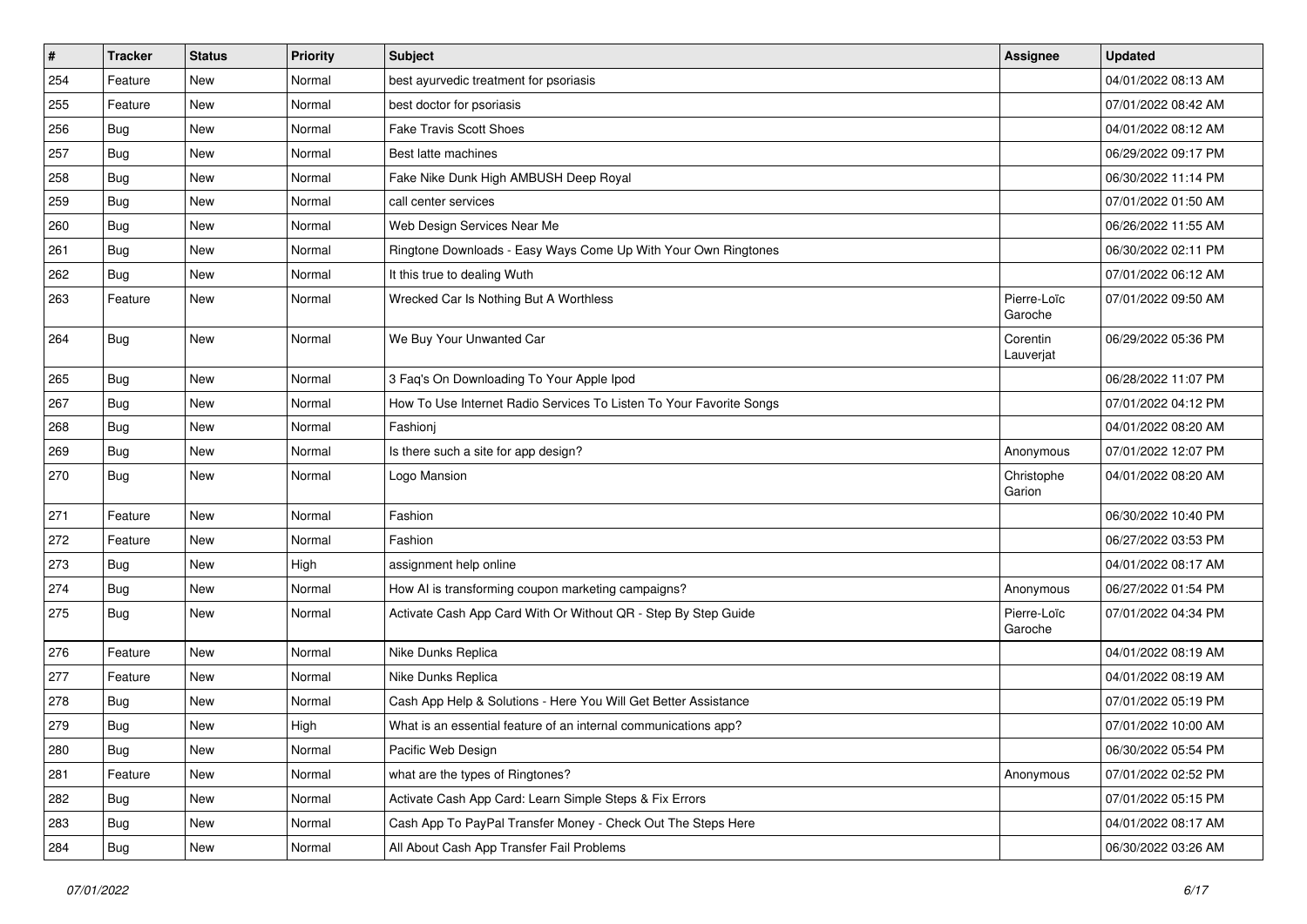| #   | <b>Tracker</b> | <b>Status</b> | <b>Priority</b> | Subject                                                        | <b>Assignee</b> | <b>Updated</b>      |
|-----|----------------|---------------|-----------------|----------------------------------------------------------------|-----------------|---------------------|
| 285 | <b>Bug</b>     | New           | Normal          | Have you ever written an essay?                                |                 | 07/01/2022 04:51 PM |
| 286 | Bug            | New           | Normal          | All About Cash App Transfer Fail Problems                      |                 | 04/01/2022 07:49 AM |
| 287 | Bug            | New           | Normal          | Make shopping easier                                           |                 | 04/01/2022 08:41 AM |
| 288 | Bug            | New           | Normal          | Make shopping easier                                           |                 | 04/01/2022 07:56 AM |
| 289 | <b>Bug</b>     | New           | Normal          | Recover Yahoo Mail Forgotten Password - Explore Kanata Chinese |                 | 07/01/2022 08:56 AM |
| 292 | Bug            | New           | Normal          | Venmo to Cash App Transfer Of Money- Explore Here              |                 | 07/01/2022 01:15 PM |
| 293 | Bug            | New           | Immediate       | <b>CMT Direct Wix</b>                                          | Anonymous       | 04/01/2022 07:21 AM |
| 295 | Bug            | New           | Normal          | Headliner Repair Services in Jonesboro GA                      |                 | 04/01/2022 07:21 AM |
| 296 | Bug            | New           | Normal          | Window Tinting Services in Jonesboro GA                        |                 | 04/01/2022 07:21 AM |
| 297 | <b>Bug</b>     | New           | Normal          | Auto Lighting Installation Services in Norcross GA             |                 | 04/01/2022 07:21 AM |
| 298 | Bug            | New           | Normal          | Car Stereo Installation Services in Norcross GA                |                 | 04/01/2022 07:20 AM |
| 299 | Bug            | New           | Normal          | Brake Caliper Painting Services in Norcross GA                 |                 | 04/01/2022 07:20 AM |
| 300 | <b>Bug</b>     | New           | Normal          | Wheels Powder Coating Services in Norcross GA                  |                 | 04/15/2022 01:45 PM |
| 301 | <b>Bug</b>     | New           | Normal          | Vehicle Electronics Services in Norcross GA                    |                 | 04/01/2022 07:18 AM |
| 302 | <b>Bug</b>     | New           | Normal          | Auto Electrical Repair Services in Norcross GA                 |                 | 06/26/2022 07:49 PM |
| 303 | Bug            | New           | Normal          | Car Wrapping Services in Norcross GA                           |                 | 04/01/2022 07:22 AM |
| 304 | Bug            | New           | Normal          | Keyless Entry Services in Norcross GA                          |                 | 04/01/2022 07:19 AM |
| 305 | <b>Bug</b>     | New           | Normal          | Headliner Repair Services in Norcross GA                       |                 | 04/01/2022 07:19 AM |
| 306 | <b>Bug</b>     | New           | Normal          | Window Tinting Services in Norcross GA                         |                 | 04/01/2022 07:19 AM |
| 307 | Bug            | New           | Normal          | Carpet Cleaning Services in Virginia Beach VA                  |                 | 04/01/2022 07:19 AM |
| 308 | Bug            | New           | Normal          | Carpet Repairing Services in Virginia Beach VA                 |                 | 04/01/2022 07:19 AM |
| 309 | Bug            | New           | Normal          | Stain Removal Services in Virginia Beach VA                    |                 | 04/01/2022 07:19 AM |
| 310 | <b>Bug</b>     | New           | Normal          | Mattress Cleaning Services in Virginia Beach VA                |                 | 06/26/2022 04:33 AM |
| 311 | <b>Bug</b>     | New           | Normal          | Odor Removal Services in Virginia Beach VA                     |                 | 04/01/2022 07:19 AM |
| 312 | Bug            | New           | Normal          | Stain Protection Services in Virginia Beach VA                 |                 | 07/01/2022 03:59 PM |
| 313 | Bug            | New           | Normal          | Water Extraction Services in Virginia Beach VA                 |                 | 06/23/2022 02:14 AM |
| 314 | Bug            | New           | Normal          | Water Extraction Services in Virginia Beach VA                 |                 | 04/01/2022 07:25 AM |
| 315 | Bug            | New           | Normal          | Dissertation help UK                                           |                 | 06/30/2022 05:49 PM |
| 316 | Bug            | New           | Normal          | Finden Sie den besten Klingelton für Ihr Telefon               |                 | 06/30/2022 04:13 AM |
| 317 | Bug            | New           | Normal          | Eco/Green Cleaning Services in Virginia Beach VA               |                 | 06/30/2022 09:34 PM |
| 318 | Bug            | New           | Normal          | Mold Removal Services in Virginia Beach VA                     |                 | 04/01/2022 07:27 AM |
| 319 | <b>Bug</b>     | New           | Normal          | Steam Cleaning Services in Virginia Beach VA                   |                 | 04/01/2022 07:27 AM |
| 320 | <b>Bug</b>     | New           | Normal          | Emergency Cleaning Services in Virginia Beach VA               |                 | 04/01/2022 07:27 AM |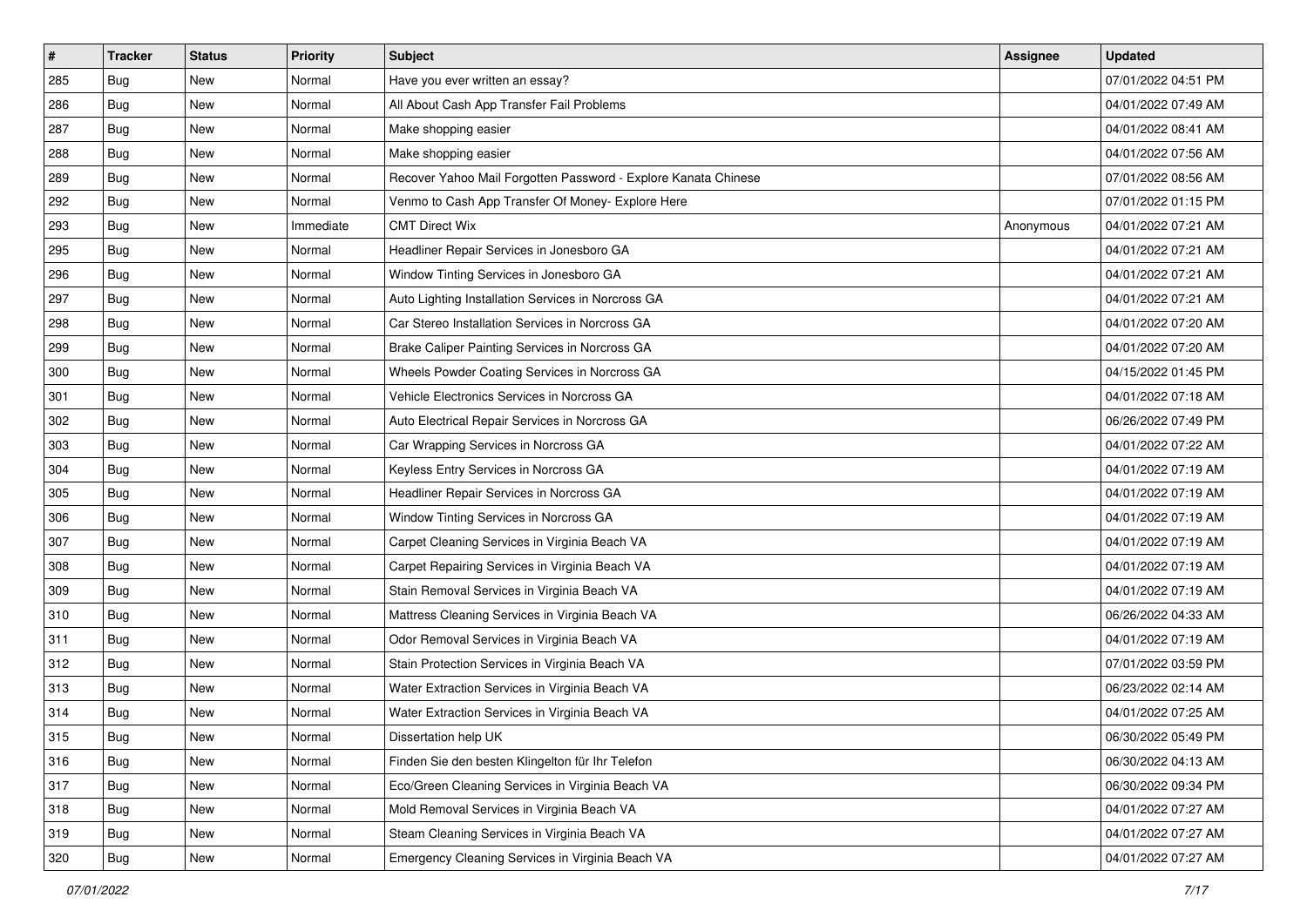| #   | <b>Tracker</b> | <b>Status</b> | <b>Priority</b> | Subject                                               | <b>Assignee</b> | <b>Updated</b>      |
|-----|----------------|---------------|-----------------|-------------------------------------------------------|-----------------|---------------------|
| 321 | <b>Bug</b>     | New           | Normal          | Tile & Grout Cleaning Services in Virginia Beach VA   |                 | 06/29/2022 02:55 PM |
| 322 | Bug            | New           | Normal          | Rug Cleaning Services in Virginia Beach VA            |                 | 04/01/2022 07:26 AM |
| 323 | Bug            | New           | Normal          | Car Upholstery Cleaning Services in Virginia Beach VA |                 | 04/01/2022 07:26 AM |
| 324 | Bug            | New           | Normal          | Upholstery Cleaning Services in Virginia Beach VA     |                 | 04/01/2022 07:26 AM |
| 325 | <b>Bug</b>     | New           | Normal          | Carpet Cleaning Services in Norfolk VA                |                 | 04/01/2022 07:26 AM |
| 326 | Bug            | New           | Normal          | Carpet Repairing Services in Norfolk VA               |                 | 04/01/2022 07:26 AM |
| 327 | Bug            | New           | Normal          | Stain Removal Services in Norfolk VA                  |                 | 04/01/2022 07:26 AM |
| 328 | Bug            | New           | Normal          | Mattress Cleaning Services in Norfolk VA              |                 | 04/01/2022 07:26 AM |
| 329 | Bug            | New           | Normal          | Odor Removal Services in Norfolk VA                   |                 | 04/01/2022 07:22 AM |
| 330 | <b>Bug</b>     | New           | Normal          | Stain Protection Services in Norfolk VA               |                 | 04/01/2022 07:26 AM |
| 331 | Bug            | New           | Normal          | Water Extraction Services in Norfolk VA               |                 | 07/01/2022 01:26 PM |
| 332 | Bug            | New           | Normal          | Eco/Green Cleaning Services in Norfolk VA             |                 | 04/01/2022 07:25 AM |
| 333 | <b>Bug</b>     | New           | Normal          | Mold Removal Services in Norfolk VA                   |                 | 07/01/2022 04:25 PM |
| 334 | <b>Bug</b>     | New           | Normal          | Steam Cleaning Services in Norfolk VA                 |                 | 04/01/2022 07:25 AM |
| 335 | <b>Bug</b>     | New           | Normal          | Emergency Cleaning Services in Norfolk VA             |                 | 04/01/2022 07:24 AM |
| 336 | Bug            | New           | Normal          | Tile & Grout Cleaning Services in Norfolk VA          |                 | 07/01/2022 05:50 PM |
| 337 | Bug            | New           | Normal          | Rug Cleaning Services in Norfolk VA                   |                 | 04/01/2022 07:23 AM |
| 338 | <b>Bug</b>     | New           | Normal          | Car Upholstery Cleaning Services in Norfolk VA        |                 | 04/01/2022 07:23 AM |
| 339 | <b>Bug</b>     | New           | Normal          | Upholstery Cleaning Services in Norfolk VA            |                 | 06/17/2022 04:36 AM |
| 340 | Bug            | New           | Normal          | Carpet Cleaning Services in Chesapeake VA             |                 | 04/01/2022 07:23 AM |
| 341 | <b>Bug</b>     | New           | Normal          | Carpet Repairing Services in Chesapeake VA            |                 | 04/01/2022 07:23 AM |
| 342 | <b>Bug</b>     | New           | Normal          | Stain Removal Services in Chesapeake VA               |                 | 04/01/2022 07:22 AM |
| 343 | <b>Bug</b>     | New           | Normal          | Mattress Cleaning Services in Chesapeake VA           |                 | 04/01/2022 07:16 AM |
| 344 | <b>Bug</b>     | New           | Normal          | Odor Removal Services in Chesapeake VA                |                 | 06/30/2022 03:40 PM |
| 345 | Bug            | New           | Normal          | Stain Protection Services in Chesapeake VA            |                 | 07/01/2022 01:38 AM |
| 346 | Bug            | New           | Normal          | Water Extraction Services in Chesapeake VA            |                 | 04/01/2022 07:15 AM |
| 347 | Bug            | New           | Normal          | Eco/Green Cleaning Services in Chesapeake VA          |                 | 07/01/2022 07:05 AM |
| 348 | <b>Bug</b>     | New           | Normal          | Mold Removal Services in Chesapeake VA                |                 | 06/28/2022 12:53 AM |
| 349 | Bug            | New           | Normal          | Steam Cleaning Services in Chesapeake VA              |                 | 04/01/2022 07:14 AM |
| 350 | Bug            | New           | Normal          | Emergency Cleaning Services in Chesapeake VA          |                 | 04/01/2022 07:14 AM |
| 351 | Bug            | New           | Normal          | Emergency Cleaning Services in Chesapeake VA          |                 | 04/01/2022 07:14 AM |
| 352 | <b>Bug</b>     | New           | Normal          | Tile & Grout Cleaning Services in Chesapeake VA       |                 | 07/01/2022 03:27 PM |
| 353 | <b>Bug</b>     | New           | Normal          | Rug Cleaning Services in Chesapeake VA                |                 | 04/01/2022 07:14 AM |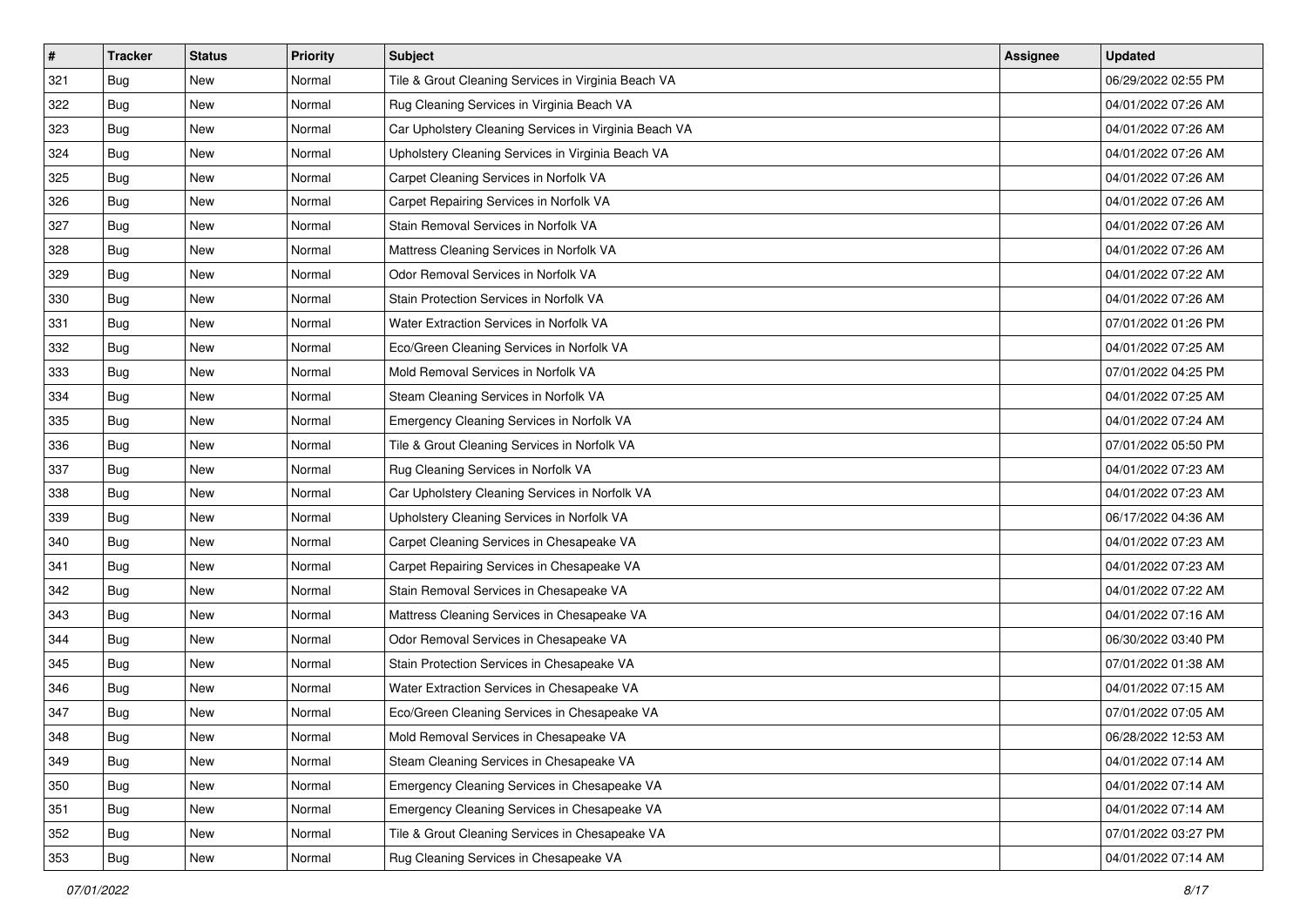| $\#$ | <b>Tracker</b> | <b>Status</b> | <b>Priority</b> | Subject                                            | Assignee | <b>Updated</b>      |
|------|----------------|---------------|-----------------|----------------------------------------------------|----------|---------------------|
| 354  | Bug            | New           | Normal          | Car Upholstery Cleaning Services in Chesapeake VA  |          | 04/01/2022 07:14 AM |
| 355  | Bug            | New           | Normal          | Upholstery Cleaning Services in Chesapeake VA      |          | 04/01/2022 07:14 AM |
| 356  | Bug            | New           | Normal          | Moving Services in Baltimore MD                    |          | 04/01/2022 07:13 AM |
| 357  | Bug            | New           | Normal          | Furniture Assembly Services in Baltimore MD        |          | 04/01/2022 07:12 AM |
| 358  | <b>Bug</b>     | New           | Normal          | Office Moving Services in Baltimore MD             |          | 04/01/2022 07:13 AM |
| 359  | Bug            | New           | Normal          | Local Moving Services in Baltimore MD              |          | 04/01/2022 07:15 AM |
| 360  | Bug            | New           | Normal          | Auto Transport Services in Baltimore MD            |          | 04/01/2022 07:13 AM |
| 361  | Bug            | New           | Normal          | Junk Removal Services in Baltimore MD              |          | 04/01/2022 07:13 AM |
| 362  | Bug            | New           | Normal          | Moving Services in Washington DC                   |          | 04/01/2022 07:13 AM |
| 363  | Bug            | New           | Normal          | Furniture Assembly Services in Washington DC       |          | 04/01/2022 07:13 AM |
| 364  | Bug            | New           | Normal          | Office Moving Services in Washington DC            |          | 04/01/2022 07:13 AM |
| 365  | Bug            | New           | Normal          | Local Moving Services in Washington DC             |          | 04/01/2022 07:12 AM |
| 366  | Bug            | New           | Normal          | Auto Transport Services in Washington DC           |          | 04/01/2022 07:12 AM |
| 367  | Bug            | New           | Normal          | Junk Removal Services in Washington DC             |          | 04/01/2022 07:12 AM |
| 368  | <b>Bug</b>     | New           | Normal          | Moving Services in Arlington County VA             |          | 04/01/2022 07:12 AM |
| 369  | Bug            | New           | Normal          | Furniture Assembly Services in Arlington County VA |          | 04/01/2022 07:12 AM |
| 370  | Bug            | New           | Normal          | Office Moving Services in Arlington County VA      |          | 04/01/2022 07:16 AM |
| 371  | <b>Bug</b>     | New           | Normal          | Local Moving Services in Arlington County VA       |          | 04/01/2022 07:13 AM |
| 372  | Bug            | New           | Normal          | Auto Transport Services in Arlington County VA     |          | 06/30/2022 10:47 PM |
| 373  | Bug            | New           | Normal          | Junk Removal Services in Arlington County VA       |          | 04/01/2022 07:18 AM |
| 374  | Bug            | New           | Normal          | Moving Services in Fairfax VA                      |          | 04/01/2022 07:18 AM |
| 375  | Bug            | New           | Normal          | Furniture Assembly Services in Fairfax VA          |          | 04/01/2022 07:18 AM |
| 376  | <b>Bug</b>     | New           | Normal          | Office Moving Services in Fairfax VA               |          | 04/01/2022 07:17 AM |
| 377  | Bug            | New           | Normal          | Local Moving Services in Fairfax VA                |          | 04/01/2022 07:17 AM |
| 378  | Bug            | New           | Normal          | Auto Transport Services in Fairfax VA              |          | 04/01/2022 07:17 AM |
| 379  | Bug            | New           | Normal          | Junk Removal Services in Fairfax VA                |          | 04/01/2022 07:17 AM |
| 380  | <b>Bug</b>     | New           | Normal          | Moving Services in McLean VA                       |          | 07/01/2022 03:11 PM |
| 381  | <b>Bug</b>     | New           | Normal          | Furniture Assembly Services in McLean VA           |          | 04/01/2022 07:17 AM |
| 382  | Bug            | New           | Normal          | Office Moving Services in McLean VA                |          | 04/01/2022 07:17 AM |
| 383  | Bug            | New           | Normal          | Local Moving Services in McLean VA                 |          | 04/01/2022 07:17 AM |
| 384  | Bug            | New           | Normal          | Auto Transport Services in McLean VA               |          | 04/01/2022 07:17 AM |
| 385  | <b>Bug</b>     | New           | Normal          | Junk Removal Services in McLean VA                 |          | 04/01/2022 07:15 AM |
| 386  | <b>Bug</b>     | New           | Normal          | Moving Services in Sterling VA                     |          | 04/01/2022 07:16 AM |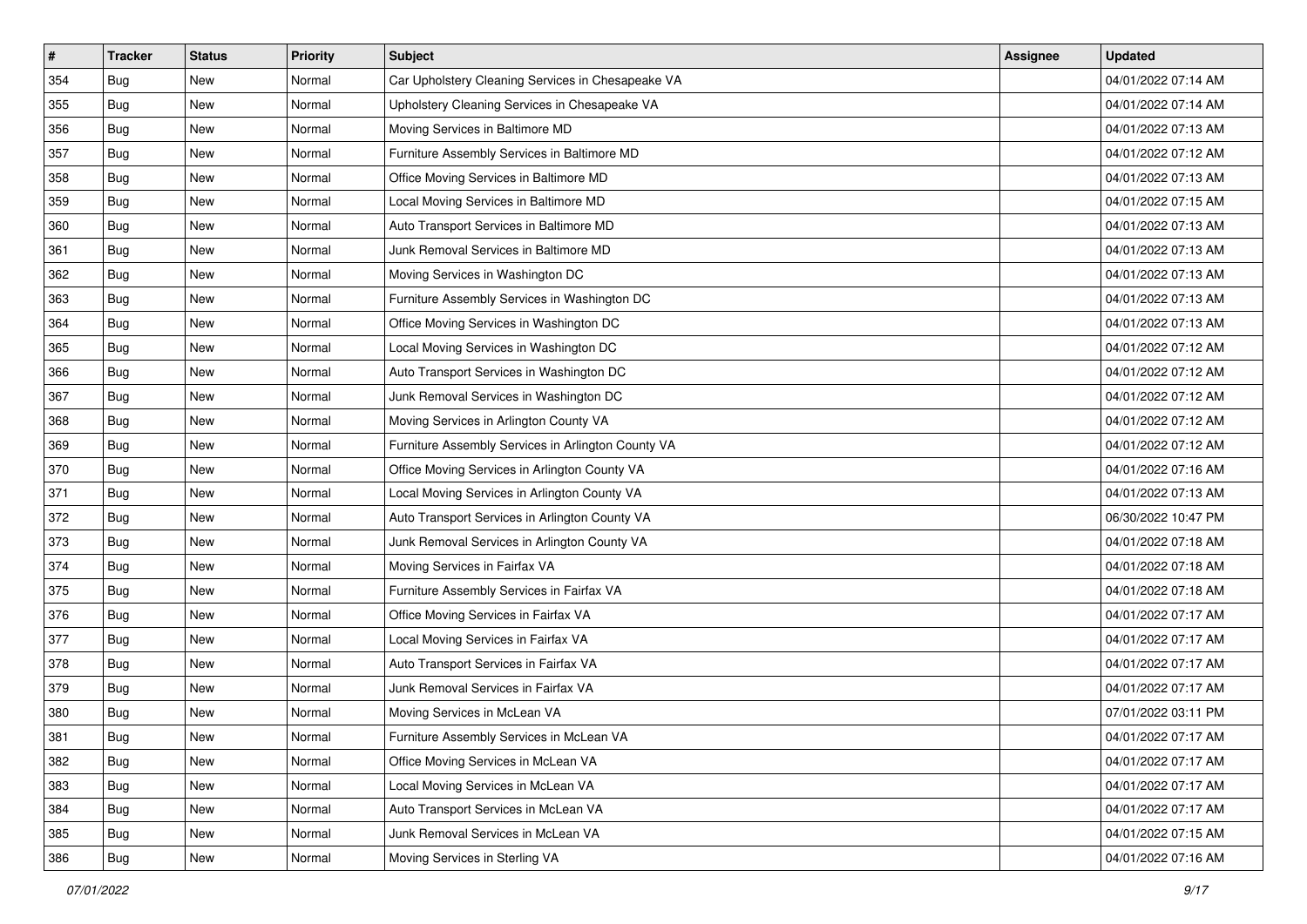| $\#$ | <b>Tracker</b> | <b>Status</b> | <b>Priority</b> | Subject                                        | Assignee | <b>Updated</b>      |
|------|----------------|---------------|-----------------|------------------------------------------------|----------|---------------------|
| 387  | Bug            | New           | Normal          | Furniture Assembly Services in Sterling VA     |          | 04/01/2022 07:18 AM |
| 388  | Bug            | New           | Normal          | Office Moving Services in Sterling VA          |          | 04/01/2022 07:16 AM |
| 389  | Bug            | New           | Normal          | Local Moving Services in Sterling VA           |          | 04/01/2022 07:16 AM |
| 390  | Bug            | New           | Normal          | Auto Transport Services in Sterling VA         |          | 04/01/2022 07:16 AM |
| 391  | <b>Bug</b>     | New           | Normal          | Junk Removal Services in Sterling VA           |          | 04/01/2022 07:16 AM |
| 392  | Bug            | New           | Normal          | Moving Services in Annapolis MD                |          | 04/01/2022 07:16 AM |
| 393  | Bug            | New           | Normal          | Furniture Assembly Services in Annapolis MD    |          | 04/01/2022 07:16 AM |
| 394  | Bug            | New           | Normal          | Office Moving Services in Annapolis MD         |          | 04/01/2022 07:15 AM |
| 395  | Bug            | New           | Normal          | Local Moving Services in Annapolis MD          |          | 04/01/2022 07:15 AM |
| 396  | Bug            | New           | Normal          | Auto Transport Services in Annapolis MD        |          | 04/01/2022 07:15 AM |
| 397  | Bug            | New           | Normal          | Junk Removal Services in Annapolis MD          |          | 04/01/2022 07:15 AM |
| 398  | Bug            | New           | Normal          | Moving Services in Potomac MD                  |          | 04/01/2022 07:32 AM |
| 399  | Bug            | New           | Normal          | Furniture Assembly Services in Potomac MD      |          | 04/01/2022 07:15 AM |
| 400  | Bug            | <b>New</b>    | Normal          | Office Moving Services in Potomac MD           |          | 07/01/2022 10:07 AM |
| 401  | <b>Bug</b>     | New           | Normal          | Local Moving Services in Potomac MD            |          | 04/01/2022 07:48 AM |
| 402  | Bug            | New           | Normal          | Auto Transport Services in Potomac MD          |          | 04/01/2022 07:47 AM |
| 403  | Bug            | New           | Normal          | Junk Removal Services in Potomac MD            |          | 04/01/2022 07:47 AM |
| 404  | <b>Bug</b>     | New           | Normal          | Moving Services in Gaithersburg MD             |          | 04/01/2022 07:47 AM |
| 405  | Bug            | New           | Normal          | Furniture Assembly Services in Gaithersburg MD |          | 04/01/2022 07:47 AM |
| 406  | Bug            | New           | Normal          | Office Moving Services in Gaithersburg MD      |          | 04/01/2022 07:47 AM |
| 407  | Bug            | New           | Normal          | Upholstery Cleaning Boston MA                  |          | 04/01/2022 07:47 AM |
| 408  | Bug            | New           | Normal          | Carpet Cleaning Boston MA                      |          | 04/01/2022 07:47 AM |
| 409  | <b>Bug</b>     | New           | Normal          | Floor Stripping Boston MA                      |          | 04/01/2022 07:47 AM |
| 410  | Bug            | New           | Normal          | Floor Waxing Boston MA                         |          | 04/01/2022 07:47 AM |
| 411  | Bug            | New           | Normal          | Floor Cleaning Boston MA                       |          | 04/01/2022 07:47 AM |
| 412  | Bug            | New           | Normal          | Germs Removal Boston MA                        |          | 04/01/2022 07:47 AM |
| 413  | <b>Bug</b>     | New           | Normal          | Commercial Floor Cleaning Boston MA            |          | 04/01/2022 07:45 AM |
| 414  | <b>Bug</b>     | New           | Normal          | Residential Floor Cleaning Boston MA           |          | 04/01/2022 07:46 AM |
| 415  | Bug            | New           | Normal          | Upholstery Cleaning Somerville MA              |          | 04/01/2022 07:48 AM |
| 416  | <b>Bug</b>     | New           | Normal          | Carpet Cleaning Somerville MA                  |          | 04/01/2022 07:46 AM |
| 417  | Bug            | New           | Normal          | Floor Stripping Somerville MA                  |          | 04/01/2022 07:46 AM |
| 418  | <b>Bug</b>     | New           | Normal          | Floor Waxing Somerville MA                     |          | 04/01/2022 07:46 AM |
| 419  | <b>Bug</b>     | New           | Normal          | Floor Cleaning Somerville MA                   |          | 04/01/2022 07:46 AM |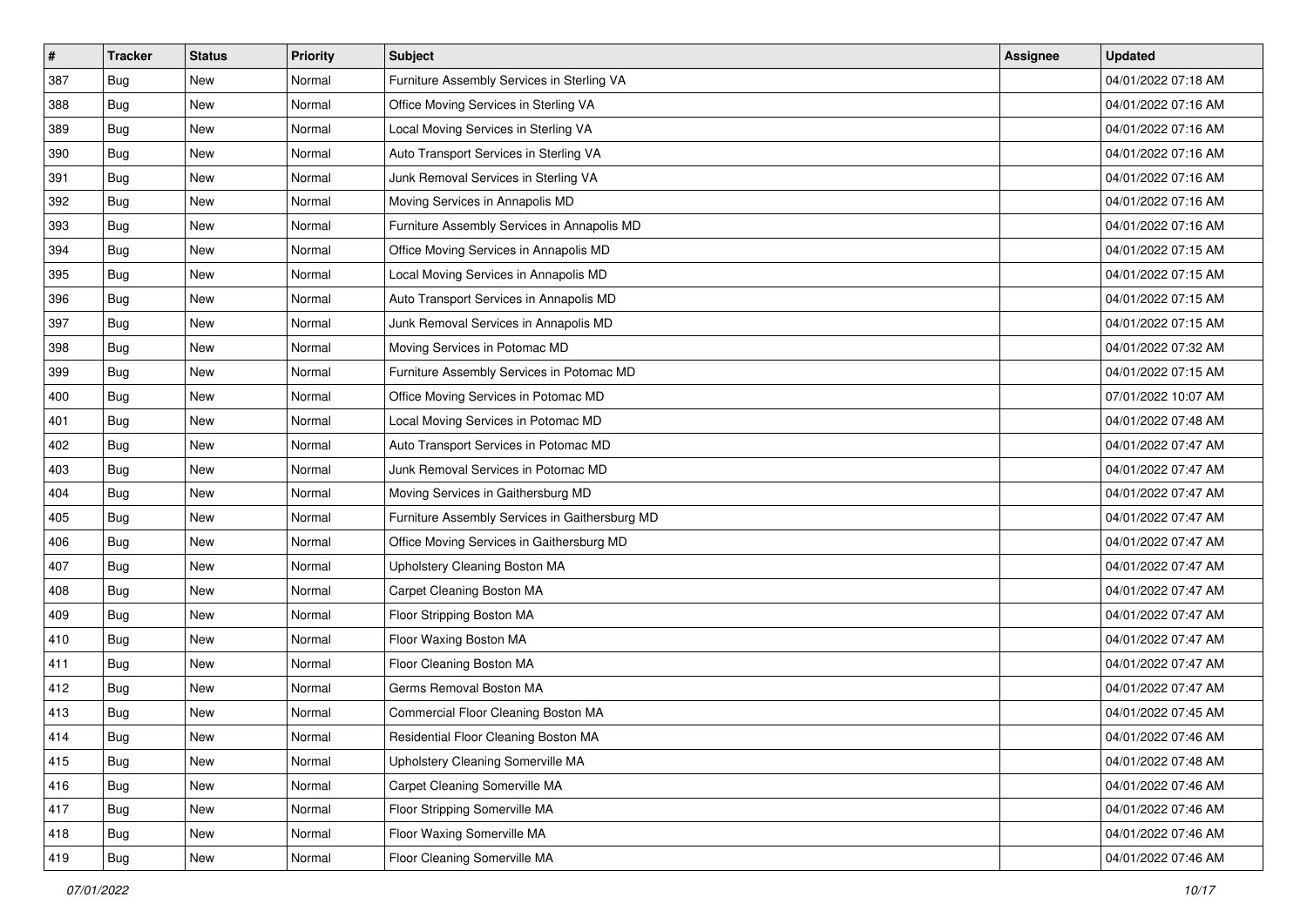| #   | <b>Tracker</b> | <b>Status</b> | <b>Priority</b> | <b>Subject</b>                           | <b>Assignee</b> | <b>Updated</b>      |
|-----|----------------|---------------|-----------------|------------------------------------------|-----------------|---------------------|
| 420 | <b>Bug</b>     | New           | Normal          | Germs Removal Somerville MA              |                 | 04/01/2022 07:46 AM |
| 421 | <b>Bug</b>     | New           | Normal          | Commercial Floor Cleaning Somerville MA  |                 | 04/01/2022 07:46 AM |
| 422 | Bug            | New           | Normal          | Residential Floor Cleaning Somerville MA |                 | 04/01/2022 07:46 AM |
| 423 | Bug            | New           | Normal          | Upholstery Cleaning Brookline MA         |                 | 04/01/2022 07:46 AM |
| 424 | <b>Bug</b>     | New           | Normal          | Carpet Cleaning Brookline MA             |                 | 04/01/2022 07:45 AM |
| 425 | <b>Bug</b>     | New           | Normal          | Floor Stripping Brookline MA             |                 | 04/01/2022 07:45 AM |
| 426 | Bug            | New           | Normal          | Floor Waxing Brookline MA                |                 | 04/01/2022 07:49 AM |
| 427 | <b>Bug</b>     | New           | Normal          | Floor Cleaning Brookline MA              |                 | 04/01/2022 07:46 AM |
| 428 | Bug            | New           | Normal          | Germs Removal Brookline MA               |                 | 04/01/2022 07:47 AM |
| 429 | <b>Bug</b>     | New           | Normal          | Germs Removal Brookline MA               |                 | 04/01/2022 07:51 AM |
| 430 | <b>Bug</b>     | New           | Normal          | Commercial Floor Cleaning Brookline MA   |                 | 04/01/2022 07:50 AM |
| 431 | Bug            | New           | Normal          | Residential Floor Cleaning Brookline MA  |                 | 04/01/2022 07:50 AM |
| 432 | <b>Bug</b>     | New           | Normal          | Upholstery Cleaning Newton MA            |                 | 04/01/2022 07:50 AM |
| 433 | Bug            | New           | Normal          | Carpet Cleaning Newton MA                |                 | 04/01/2022 07:50 AM |
| 434 | Bug            | New           | Normal          | Floor Stripping Newton MA                |                 | 04/01/2022 07:50 AM |
| 435 | Bug            | New           | Normal          | Floor Waxing Newton MA                   |                 | 04/01/2022 07:50 AM |
| 436 | Bug            | New           | Normal          | Floor Cleaning Newton MA                 |                 | 04/01/2022 07:50 AM |
| 437 | <b>Bug</b>     | New           | Normal          | Germs Removal Newton MA                  |                 | 04/01/2022 07:50 AM |
| 438 | <b>Bug</b>     | New           | Normal          | Commercial Floor Cleaning Newton MA      |                 | 04/01/2022 07:50 AM |
| 439 | <b>Bug</b>     | New           | Normal          | Residential Floor Cleaning Newton MA     |                 | 04/01/2022 07:49 AM |
| 440 | <b>Bug</b>     | New           | Normal          | Upholstery Cleaning Watertown MA         |                 | 04/01/2022 07:49 AM |
| 441 | Bug            | New           | Normal          | Carpet Cleaning Watertown MA             |                 | 06/02/2022 06:00 PM |
| 442 | <b>Bug</b>     | New           | Normal          | Floor Stripping Watertown MA             |                 | 04/01/2022 07:49 AM |
| 443 | <b>Bug</b>     | New           | Normal          | Floor Waxing Watertown MA                |                 | 04/01/2022 07:51 AM |
| 444 | <b>Bug</b>     | New           | Normal          | Floor Cleaning Watertown MA              |                 | 04/01/2022 07:49 AM |
| 445 | Bug            | New           | Normal          | Germs Removal Watertown MA               |                 | 04/01/2022 07:49 AM |
| 446 | <b>Bug</b>     | New           | Normal          | Commercial Floor Cleaning Watertown MA   |                 | 04/01/2022 07:49 AM |
| 447 | <b>Bug</b>     | New           | Normal          | Residential Floor Cleaning Watertown MA  |                 | 04/01/2022 07:49 AM |
| 448 | <b>Bug</b>     | New           | Normal          | Upholstery Cleaning Quincy MA            |                 | 04/01/2022 07:48 AM |
| 449 | <b>Bug</b>     | New           | Normal          | Carpet Cleaning Quincy MA                |                 | 04/01/2022 07:48 AM |
| 450 | <b>Bug</b>     | New           | Normal          | Floor Stripping Quincy MA                |                 | 07/01/2022 10:53 AM |
| 451 | <b>Bug</b>     | New           | Normal          | Floor Waxing Quincy MA                   |                 | 04/01/2022 07:48 AM |
| 452 | <b>Bug</b>     | New           | Normal          | Floor Cleaning Quincy MA                 |                 | 04/01/2022 07:48 AM |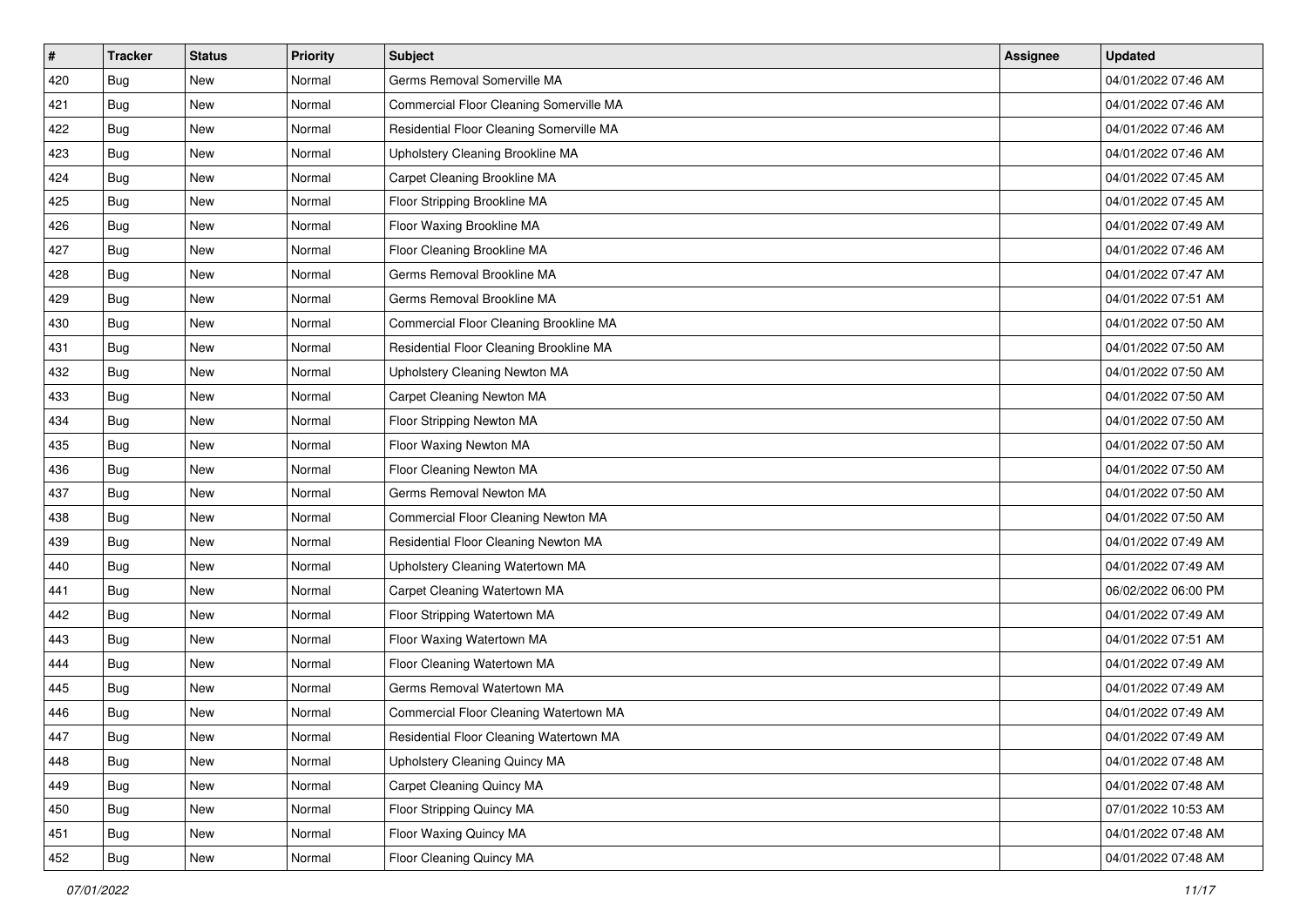| #   | <b>Tracker</b> | <b>Status</b> | <b>Priority</b> | Subject                                        | <b>Assignee</b> | <b>Updated</b>      |
|-----|----------------|---------------|-----------------|------------------------------------------------|-----------------|---------------------|
| 453 | Bug            | New           | Normal          | Germs Removal Quincy MA                        |                 | 04/01/2022 07:48 AM |
| 454 | <b>Bug</b>     | New           | Normal          | Commercial Floor Cleaning Quincy MA            |                 | 06/02/2022 05:59 PM |
| 455 | Bug            | New           | Normal          | Residential Floor Cleaning Quincy MA           |                 | 04/01/2022 07:38 AM |
| 456 | Bug            | New           | Normal          | Upholstery Cleaning Medford MA                 |                 | 04/01/2022 07:28 AM |
| 457 | <b>Bug</b>     | New           | Normal          | Carpet Cleaning Medford MA                     |                 | 07/01/2022 10:25 AM |
| 458 | Bug            | New           | Normal          | Floor Stripping Medford MA                     |                 | 04/01/2022 07:32 AM |
| 459 | <b>Bug</b>     | New           | Normal          | Floor Waxing Medford MA                        |                 | 04/01/2022 07:32 AM |
| 460 | Bug            | New           | Normal          | Floor Cleaning Medford MA                      |                 | 06/30/2022 05:38 PM |
| 461 | Bug            | New           | Normal          | Germs Removal Medford MA                       |                 | 06/29/2022 09:06 PM |
| 462 | <b>Bug</b>     | New           | Normal          | Commercial Floor Cleaning Medford MA           |                 | 04/01/2022 07:32 AM |
| 463 | <b>Bug</b>     | New           | Normal          | Residential Floor Cleaning Medford MA          |                 | 04/01/2022 07:32 AM |
| 464 | Bug            | New           | Normal          | Upholstery Cleaning Westchester MA             |                 | 06/30/2022 04:14 PM |
| 465 | Bug            | New           | Normal          | Carpet Cleaning Westchester MA                 |                 | 07/01/2022 10:01 AM |
| 466 | <b>Bug</b>     | New           | Normal          | Floor Stripping Westchester MA                 |                 | 06/29/2022 08:36 PM |
| 467 | <b>Bug</b>     | New           | Normal          | Floor Waxing Westchester MA                    |                 | 04/01/2022 07:31 AM |
| 468 | Bug            | New           | Normal          | Floor Cleaning Westchester MA                  |                 | 06/27/2022 02:41 AM |
| 469 | Bug            | New           | Normal          | Germs Removal Westchester MA                   |                 | 06/28/2022 10:40 AM |
| 470 | <b>Bug</b>     | New           | Normal          | Commercial Floor Cleaning Westchester MA       |                 | 06/29/2022 09:07 PM |
| 471 | Bug            | New           | Normal          | Residential Floor Cleaning Westchester MA      |                 | 06/30/2022 04:56 PM |
| 472 | <b>Bug</b>     | New           | Normal          | Upholstery Cleaning Arlington MA               |                 | 04/01/2022 07:31 AM |
| 473 | Bug            | New           | Normal          | Floor Stripping Arlington MA                   |                 | 06/29/2022 09:20 PM |
| 474 | Bug            | New           | Normal          | Floor Waxing Arlington MA                      |                 | 07/01/2022 12:56 AM |
| 475 | Bug            | New           | Normal          | Floor Cleaning Arlington MA                    |                 | 06/29/2022 05:53 PM |
| 476 | Feature        | New           | High            | <b>American Airlines Reservations</b>          |                 | 06/30/2022 09:45 PM |
| 477 | Bug            | New           | Normal          | What Does Online Coupon Mean?                  |                 | 07/01/2022 01:48 PM |
| 478 | Feature        | New           | Normal          | Is it safe to install third-party WhatsApp GB? |                 | 07/01/2022 12:06 PM |
| 479 | Bug            | New           | Normal          | Limousine Service Bellevue WA                  |                 | 07/01/2022 01:29 PM |
| 480 | <b>Bug</b>     | New           | Normal          | Nur Online Shop                                |                 | 07/01/2022 01:04 PM |
| 481 | Bug            | New           | Normal          | Nur Online Shop                                |                 | 06/29/2022 03:52 PM |
| 482 | Bug            | New           | Normal          | <b>Text Window</b>                             |                 | 07/01/2022 05:42 PM |
| 483 | Bug            | New           | Normal          | UK best essay writing service                  |                 | 07/01/2022 07:04 AM |
| 484 | Bug            | New           | Normal          | UK best essay writing service                  |                 | 07/01/2022 11:05 AM |
| 486 | <b>Bug</b>     | New           | Low             | <b>HP Wireless Printer Setup</b>               | Anonymous       | 07/01/2022 05:13 PM |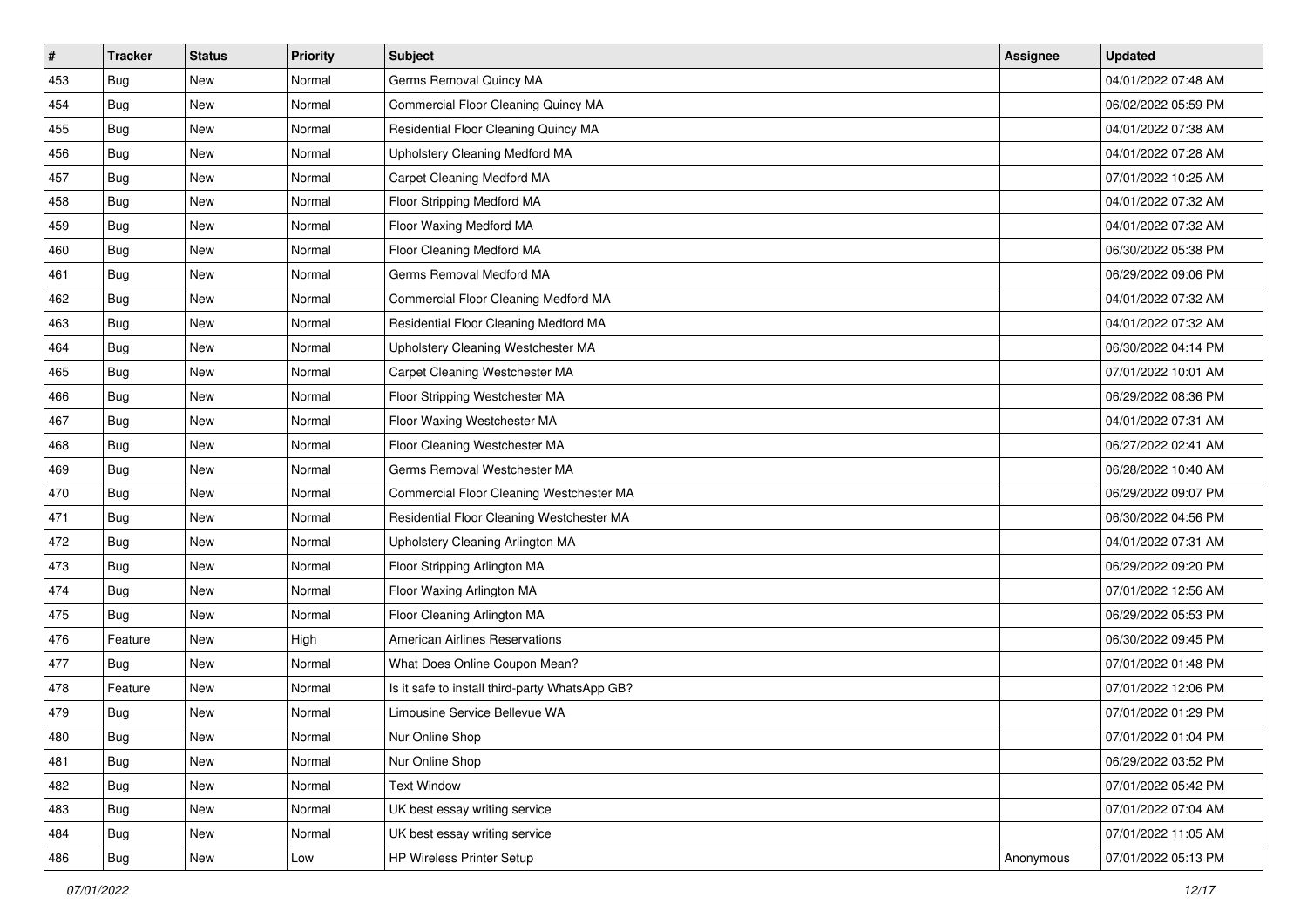| #   | <b>Tracker</b> | <b>Status</b> | <b>Priority</b> | <b>Subject</b>                                                                           | <b>Assignee</b>        | <b>Updated</b>      |
|-----|----------------|---------------|-----------------|------------------------------------------------------------------------------------------|------------------------|---------------------|
| 487 | <b>Bug</b>     | New           | Normal          | Cheap Fake Dunks                                                                         |                        | 07/01/2022 09:25 AM |
| 488 | Bug            | New           | Normal          | Quick solution to solve cash app dispute by the technical team                           |                        | 07/01/2022 01:51 PM |
| 489 | Bug            | New           | Normal          | Get cash app refund instantly if sent to the wrong person                                |                        | 07/01/2022 11:43 AM |
| 490 | Bug            | <b>New</b>    | Normal          | Unlock cash app account by getting quick solutions from the technical executives         |                        | 07/01/2022 09:54 AM |
| 491 | Feature        | <b>New</b>    | Normal          | Automatically download and paste Reddit wallpapers into Windows                          |                        | 07/01/2022 02:00 PM |
| 492 | Bug            | New           | Normal          | HD Streamz MOD APK v3.5.5 (Keine Werbung)                                                |                        | 07/01/2022 05:12 PM |
| 493 | Feature        | New           | High            | chainsaw dance                                                                           |                        | 07/01/2022 06:56 AM |
| 494 | Bug            | New           | Normal          | <b>Buy Discussion Post</b>                                                               |                        | 07/01/2022 04:11 PM |
| 495 | Bug            | <b>New</b>    | Normal          | Twitch Clip Downloader Download Twitch Clips Online 2021                                 |                        | 07/01/2022 02:33 PM |
| 496 | <b>Bug</b>     | New           | Normal          | What is Live NetTV?                                                                      |                        | 07/01/2022 05:17 PM |
| 497 | Bug            | <b>New</b>    | Normal          | Fake Nike Dunk Low Off-White Lot 50                                                      |                        | 07/01/2022 02:25 PM |
| 498 | Bug            | New           | Normal          | Téléchargeur SoundCloud : SoundCloud en Mp3                                              | Christophe<br>Garion   | 07/01/2022 04:29 PM |
| 499 | Feature        | New           | Normal          | Discover The Premium Features Of Spotify Mod Apk                                         |                        | 07/01/2022 02:21 PM |
| 500 | <b>Bug</b>     | New           | Normal          | Simply contact the technical team, to find the solution to cash app refund problems.     | Pierre-Loïc<br>Garoche | 07/01/2022 03:10 PM |
| 501 | <b>Bug</b>     | <b>New</b>    | Normal          | How Do I Annihilate Cash App Transfer Failed Problems Effectively                        | Pierre-Loïc<br>Garoche | 07/01/2022 11:38 AM |
| 502 | Bug            | <b>New</b>    | Normal          | Les instructions pour définir des sonneries pour iPhone sont simples et faciles à suivre |                        | 07/01/2022 04:39 PM |
| 503 | Bug            | New           | Normal          | Youtube Premium Apk free download for Android                                            |                        | 07/01/2022 07:26 AM |
| 504 | <b>Bug</b>     | <b>New</b>    | Normal          | A beginner should always look for online Java assignment help!                           |                        | 07/01/2022 04:59 PM |
| 505 | Bug            | <b>New</b>    | Normal          | www.trendmicro.com/activate                                                              |                        | 07/01/2022 10:24 AM |
| 506 | Bug            | New           | Normal          | www.trendmicro.com/activate                                                              |                        | 07/01/2022 11:10 AM |
| 507 | Bug            | New           | Normal          | central.bitdefender.com                                                                  |                        | 07/01/2022 05:56 PM |
| 508 | Bug            | <b>New</b>    | Normal          | hire a professional dissertation help                                                    |                        | 07/01/2022 09:09 AM |
| 509 | Feature        | <b>New</b>    | Normal          | Fashion                                                                                  | Anonymous              | 07/01/2022 03:26 PM |
| 510 | Feature        | New           | Normal          | Fashion                                                                                  | Anonymous              | 06/30/2022 09:27 AM |
| 511 | Feature        | New           | Normal          | Fashion                                                                                  | Anonymous              | 06/30/2022 09:26 PM |
| 512 | Bug            | New           | Normal          | The Importance Of Using Custom Writing Services                                          |                        | 07/01/2022 04:39 PM |
| 513 | Bug            | New           | Normal          | Unlock cash app account using the easy steps:                                            | Anonymous              | 07/01/2022 04:57 AM |
| 514 | Bug            | New           | Normal          | Trans-Caribbean                                                                          |                        | 07/01/2022 05:30 PM |
| 515 | Bug            | New           | Normal          | Fragment Nike Dunk High Tokyo Fake                                                       |                        | 06/29/2022 11:19 PM |
| 516 | Bug            | New           | Normal          | Does Cash App Help To Get Cash App Refund Without Any Interruption?                      |                        | 06/29/2022 05:12 PM |
| 517 | <b>Bug</b>     | New           | Normal          | Proficient tips to take help of cash app support professionals:                          |                        | 06/26/2022 07:34 AM |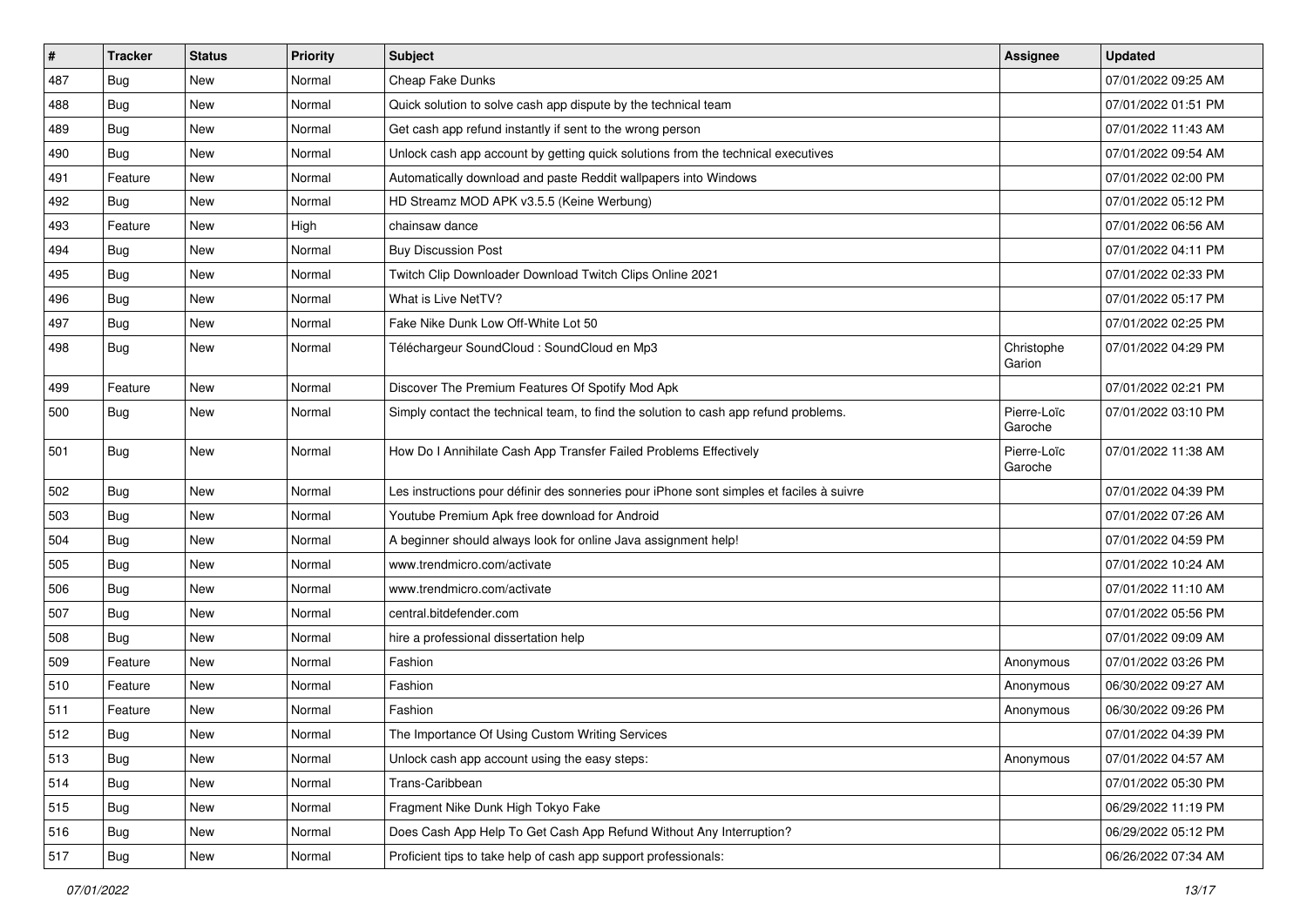| $\sharp$ | <b>Tracker</b> | <b>Status</b> | <b>Priority</b> | Subject                                                                                                                                                                                                                                           | <b>Assignee</b>        | <b>Updated</b>      |
|----------|----------------|---------------|-----------------|---------------------------------------------------------------------------------------------------------------------------------------------------------------------------------------------------------------------------------------------------|------------------------|---------------------|
| 518      | <b>Bug</b>     | New           | Normal          | How To Check The Balance Of Cash App Account By Taking Cash App Support?                                                                                                                                                                          |                        | 07/01/2022 01:39 AM |
| 519      | <b>Bug</b>     | New           | Normal          | Are you finding online UK Assignment writers?                                                                                                                                                                                                     |                        | 07/01/2022 01:02 PM |
| 520      | <b>Bug</b>     | New           | Normal          | What Is The Major Role Of Cash.app/Help and Support Page?                                                                                                                                                                                         |                        | 06/30/2022 07:53 PM |
| 521      | Feature        | New           | Normal          | Check out the Cash app Card balance for an overdraft.                                                                                                                                                                                             | Pierre-Loïc<br>Garoche | 06/29/2022 02:34 PM |
| 522      | Feature        | <b>New</b>    | Normal          | Can You Check App Limits, If Cash app won't let me send money?                                                                                                                                                                                    |                        | 06/29/2022 09:36 PM |
| 523      | <b>Bug</b>     | New           | Normal          | What Is The Right Google Account Recovery Aid To Regain Account Access?                                                                                                                                                                           | Pierre-Loïc<br>Garoche | 07/01/2022 11:27 AM |
| 524      | <b>Bug</b>     | <b>New</b>    | Normal          | How Does Google Account Recovery Work If Your Account Is Hacked?                                                                                                                                                                                  |                        | 07/01/2022 09:58 AM |
| 525      | <b>Bug</b>     | New           | Normal          | If you don't have a QR code: How to activate cash app card in app                                                                                                                                                                                 |                        | 07/01/2022 12:36 AM |
| 526      | <b>Bug</b>     | New           | Normal          | Soundcloud to mp3 converter - Download Soundcloud songs                                                                                                                                                                                           |                        | 07/01/2022 08:31 AM |
| 527      | Feature        | New           | Normal          | My Teachers                                                                                                                                                                                                                                       |                        | 07/01/2022 03:02 AM |
| 528      | <b>Bug</b>     | New           | Normal          | Korean Mag                                                                                                                                                                                                                                        |                        | 07/01/2022 05:50 AM |
| 529      | <b>Bug</b>     | New           | Normal          | Thop TV APK - Free Download for Android                                                                                                                                                                                                           |                        | 06/30/2022 04:12 PM |
| 530      | <b>Bug</b>     | New           | Normal          | Cheap Assignment Writing Service UK                                                                                                                                                                                                               | Anonymous              | 06/30/2022 06:49 PM |
| 531      | <b>Bug</b>     | New           | Normal          | Cheap Assignment Writing Service UK                                                                                                                                                                                                               | Anonymous              | 07/01/2022 04:25 PM |
| 532      | <b>Bug</b>     | New           | Normal          | My Assignment Help                                                                                                                                                                                                                                |                        | 07/01/2022 01:17 PM |
| 533      | Bug            | <b>New</b>    | Normal          | How to complete the homework assignments in economics in the easiest way?                                                                                                                                                                         |                        | 06/30/2022 07:33 PM |
| 534      | <b>Bug</b>     | New           | Normal          | Know how to initiate cash app refund by contacting the technical team                                                                                                                                                                             | Pierre-Loïc<br>Garoche | 07/01/2022 03:44 AM |
| 535      | <b>Bug</b>     | <b>New</b>    | Normal          | Getting Tangled Problems When You Try To Apply For Cash App Delete Account                                                                                                                                                                        | Christophe<br>Garion   | 06/26/2022 04:51 PM |
| 536      | <b>Bug</b>     | New           | Normal          | How to check the balance on the cash app card                                                                                                                                                                                                     | Hamza<br>Bourbouh      | 07/01/2022 08:20 AM |
| 537      | <b>Bug</b>     | <b>New</b>    | Normal          | Get tech assistance with customer support on ATT Yahoo email login issue.                                                                                                                                                                         |                        | 06/29/2022 11:06 PM |
| 538      | Bug            | New           | Normal          | Will cash app refund money if scammed quickly?                                                                                                                                                                                                    |                        | 06/27/2022 10:25 AM |
| 539      | <b>Bug</b>     | New           | Normal          | Do you want to know how to activate cash card through phone number?                                                                                                                                                                               |                        | 04/01/2022 09:25 AM |
| 540      | Bug            | New           | Normal          | Why Haven't I Received My Cash App Card? Can I get t the reasons behind it                                                                                                                                                                        |                        | 06/29/2022 09:42 AM |
| 541      | <b>Bug</b>     | New           | Normal          | How to fix the cash app payment failed errors?                                                                                                                                                                                                    |                        | 07/01/2022 05:02 PM |
| 542      | Bug            | New           | Normal          | Web N Logo Design                                                                                                                                                                                                                                 |                        | 07/01/2022 03:48 PM |
| 543      | Feature        | New           | Normal          | Get tech assistance with customer support on ATT Yahoo email login issue.                                                                                                                                                                         |                        | 06/24/2022 05:08 PM |
| 544      | Bug            | New           | Normal          | Hey! I had a very cool idea to order our general picture on canvas for my family as a gift. But couldn't find a<br>good one. Once my friend advised me this article in which I found what I was looking for and gave a cool gift<br>to my family. |                        | 06/27/2022 04:10 AM |
| 545      | Feature        | New           | Normal          | <b>Best Canvas Print Company</b>                                                                                                                                                                                                                  |                        | 06/30/2022 05:39 PM |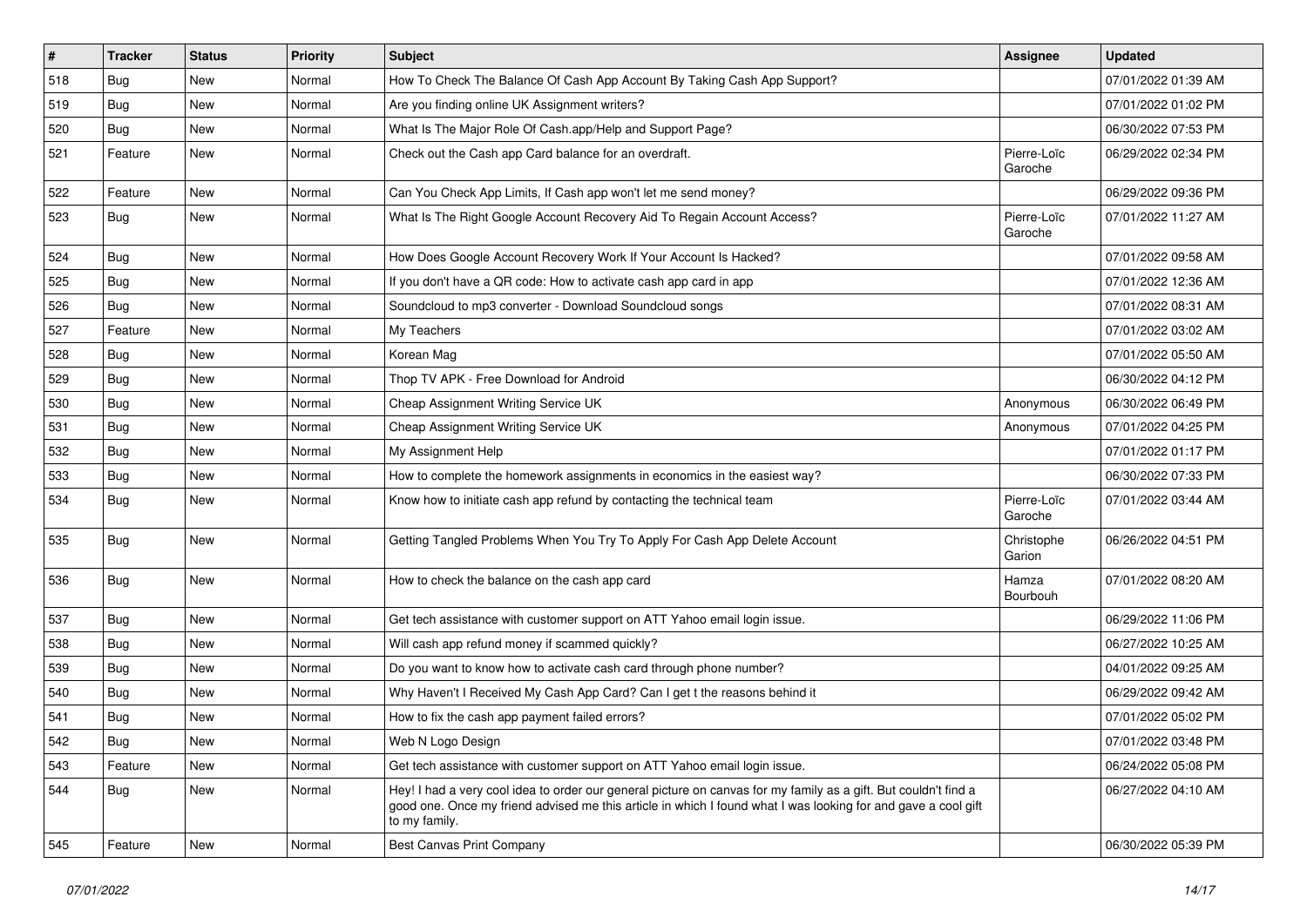| $\sharp$ | <b>Tracker</b> | <b>Status</b> | Priority | Subject                                                                             | Assignee               | <b>Updated</b>      |
|----------|----------------|---------------|----------|-------------------------------------------------------------------------------------|------------------------|---------------------|
| 546      | Feature        | New           | Normal   | Quickbooks Error                                                                    |                        | 07/01/2022 12:38 PM |
| 547      | <b>Bug</b>     | <b>New</b>    | Normal   | Get rid of the issue of cash app down by calling experts.                           |                        | 06/26/2022 10:38 AM |
| 548      | <b>Bug</b>     | New           | Normal   | Web N Logo Design                                                                   |                        | 06/28/2022 08:24 AM |
| 549      | <b>Bug</b>     | <b>New</b>    | Normal   | Radio Luisteren                                                                     |                        | 06/29/2022 10:01 PM |
| 550      | Bug            | <b>New</b>    | Normal   | Nederland FM - beste manieren om naar internationale radio op internet te luisteren |                        | 06/29/2022 12:06 AM |
| 551      | <b>Bug</b>     | <b>New</b>    | Normal   | Why Do Students Need Online Best Dissertation Writing Services?                     |                        | 06/29/2022 06:30 PM |
| 552      | Feature        | <b>New</b>    | Normal   | Radio rfm and the benefits of radio rfm                                             |                        | 07/01/2022 10:50 AM |
| 553      | <b>Bug</b>     | New           | Normal   | Cinema HD APK - Free Movie Enjoyment App on Android                                 |                        | 06/29/2022 11:35 PM |
| 554      | <b>Bug</b>     | New           | Normal   | XvideoStudio Video Editor APK Free Download on TechToDown                           |                        | 07/01/2022 03:38 PM |
| 555      | Bug            | <b>New</b>    | Normal   | web design development in hyderabad                                                 |                        | 06/29/2022 09:50 PM |
| 556      | <b>Bug</b>     | <b>New</b>    | Normal   | Play Game Mod Apk With Your Friends                                                 |                        | 07/01/2022 05:37 AM |
| 557      | Feature        | New           | Normal   | <b>Business Law Assignment Help</b>                                                 |                        | 07/01/2022 05:16 PM |
| 558      | Feature        | <b>New</b>    | Normal   | <b>Stunning Classic Sofas</b>                                                       |                        | 06/29/2022 10:03 AM |
| 559      | <b>Bug</b>     | <b>New</b>    | High     | What Are Permission For Applications like Facebook Sending MMS?                     |                        | 07/01/2022 05:19 PM |
| 560      | <b>Bug</b>     | <b>New</b>    | Normal   | Whatsapp Aero - Make Your Phone Auto Connect                                        |                        | 04/01/2022 09:28 AM |
| 561      | Bug            | New           | Normal   | Enjoy the Full YouTube Premium Experience With YouTube Premium Membership           |                        | 06/29/2022 02:18 PM |
| 562      | Bug            | <b>New</b>    | Normal   | Learn Basic Mahjong Rules                                                           |                        | 06/23/2022 12:48 AM |
| 563      | <b>Bug</b>     | <b>New</b>    | Normal   | Understanding the Difference Between Free and Paid Mod Apks                         |                        | 07/01/2022 02:41 PM |
| 564      | <b>Bug</b>     | New           | Normal   | How To Install RepelisPlus On Your Android Phone?                                   |                        | 07/01/2022 09:37 AM |
| 565      | <b>Bug</b>     | <b>New</b>    | Normal   | How To Install RepelisPlus On Your Android Phone?                                   |                        | 06/30/2022 02:26 PM |
| 566      | <b>Bug</b>     | New           | Normal   | Kinemaster Pro Download - los App Review                                            |                        | 04/01/2022 09:27 AM |
| 567      | <b>Bug</b>     | <b>New</b>    | Normal   | Singapore assignment help                                                           |                        | 06/30/2022 02:50 PM |
| 568      | Bug            | <b>New</b>    | Normal   | Instale a versão mais recente do YouTube Premium                                    |                        | 06/27/2022 08:56 PM |
| 569      | <b>Bug</b>     | New           | Normal   | What is the incoming and outgoing mail server for Outlook IMAP settings?            | Pierre-Loïc<br>Garoche | 07/01/2022 12:17 AM |
| 570      | <b>Bug</b>     | <b>New</b>    | Normal   | What is Sutton bank cash app customer service phone number?                         | Pierre-Loïc<br>Garoche | 06/30/2022 07:29 PM |
| 571      | <b>Bug</b>     | <b>New</b>    | Normal   | How may the Cash app dispute your trade?                                            | Pierre-Loïc<br>Garoche | 06/30/2022 08:05 PM |
| 572      | Feature        | New           | Normal   | New features of WhatsApp Plus on Android phones                                     | Pierre-Loïc<br>Garoche | 06/29/2022 04:10 PM |
| 573      | Bug            | New           | Normal   | Experimente lo mejor en la aplicación Apk de juegos gratis                          |                        | 06/29/2022 05:48 PM |
| 574      | <b>Bug</b>     | <b>New</b>    | Normal   | How to fix the Epson printer offline issue due to a wired connection?               |                        | 06/29/2022 10:23 AM |
| 575      | Feature        | New           | Low      | cheap jordan replicas for sale                                                      | Pierre-Loïc<br>Garoche | 07/01/2022 07:04 AM |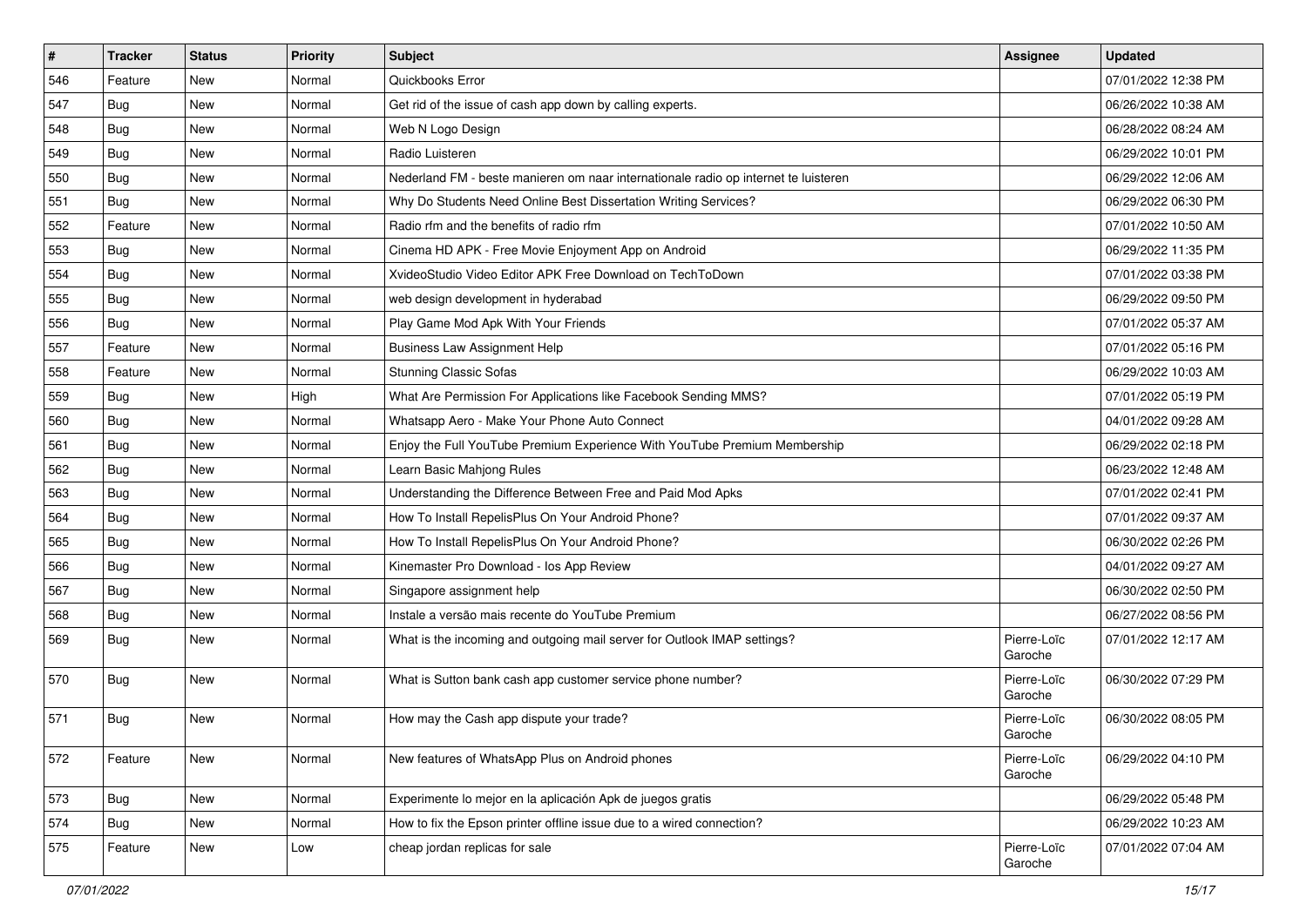| #   | <b>Tracker</b> | <b>Status</b> | <b>Priority</b> | <b>Subject</b>                                                                                                                                                                                                                                                        | <b>Assignee</b>        | <b>Updated</b>      |
|-----|----------------|---------------|-----------------|-----------------------------------------------------------------------------------------------------------------------------------------------------------------------------------------------------------------------------------------------------------------------|------------------------|---------------------|
| 576 | Bug            | New           | Normal          | So laden Sie ein Instagram-Bild herunter                                                                                                                                                                                                                              |                        | 06/30/2022 06:17 PM |
| 577 | Bug            | <b>New</b>    | Normal          | Follow these easy steps to make Admiral Casino Login                                                                                                                                                                                                                  |                        | 06/28/2022 03:52 AM |
| 578 | Feature        | New           | High            | Derrick Gore                                                                                                                                                                                                                                                          | Pierre-Loïc<br>Garoche | 06/29/2022 06:45 PM |
| 579 | <b>Bug</b>     | <b>New</b>    | Normal          | YOUR CV MAKES YOUR FIRST IMPRESSION                                                                                                                                                                                                                                   | Christophe<br>Garion   | 07/01/2022 09:37 AM |
| 580 | <b>Bug</b>     | New           | High            | What is Narrative Essay?                                                                                                                                                                                                                                              | Christophe<br>Garion   | 06/26/2022 04:49 PM |
| 581 | Bug            | New           | Normal          | E-Learning Course Help                                                                                                                                                                                                                                                |                        | 06/29/2022 08:19 PM |
| 582 | <b>Bug</b>     | New           | Normal          | Cash App Won't Let Me Send Money If There Is A Low Balance Available                                                                                                                                                                                                  | Pierre-Loïc<br>Garoche | 06/29/2022 03:01 PM |
| 583 | <b>Bug</b>     | New           | High            | Need the Cash app customer service phone number?                                                                                                                                                                                                                      |                        | 07/01/2022 01:40 PM |
| 584 | Bug            | New           | Normal          | Want the cash app customer service number to check balance?                                                                                                                                                                                                           |                        | 06/29/2022 01:00 AM |
| 585 | Bug            | New           | Normal          | What is cash app help number?                                                                                                                                                                                                                                         |                        | 06/26/2022 06:21 PM |
| 586 | <b>Bug</b>     | New           | Normal          | Best Modifications For Your Mobile Phone                                                                                                                                                                                                                              |                        | 07/01/2022 04:02 PM |
| 587 | Bug            | New           | Normal          | Why Picsart Pro Offers Great Features                                                                                                                                                                                                                                 |                        | 07/01/2022 02:17 PM |
| 588 | Bug            | New           | Normal          | YouTube Vanced Apk Manager App - Como instalá-lo                                                                                                                                                                                                                      |                        | 06/28/2022 10:56 PM |
| 589 | Bug            | New           | Normal          | How can I get the cash app phone number of customer support?                                                                                                                                                                                                          |                        | 06/30/2022 12:20 AM |
| 590 | Bug            | <b>New</b>    | Normal          | Follow proper initiatives to check my cash app card balance:                                                                                                                                                                                                          |                        | 06/27/2022 09:57 AM |
| 591 | <b>Bug</b>     | New           | Normal          | How To Find Facebook Modifications For Your Spotify Premium Apk?                                                                                                                                                                                                      |                        | 07/01/2022 05:19 AM |
| 592 | Bug            | New           | Normal          | Deezer Premium APK - Baixe músicas de qualquer lugar do mundo de graça                                                                                                                                                                                                |                        | 06/29/2022 03:10 PM |
| 593 | Bug            | New           | Normal          | Eiffel Spark Ultimate C2 SN series is a fully synthetic range of advanced performance engine oils blended in<br>high performance fully synthetic (PAO - polyalphaolefin) basestocks fortified with advanced technology<br>additive system, specifically formulated to |                        | 07/01/2022 01:21 AM |
| 594 | Feature        | New           | Normal          | How does research proposal help online make it easy for me?                                                                                                                                                                                                           |                        | 07/01/2022 01:10 AM |
| 595 | Bug            | New           | Normal          | RFM Online - une révolution dans la gestion de l'identité numérique                                                                                                                                                                                                   |                        | 06/27/2022 11:06 PM |
| 596 | Bug            | New           | Normal          | <b>Kids Games</b>                                                                                                                                                                                                                                                     |                        | 06/27/2022 04:08 AM |
| 597 | Bug            | New           | Normal          | Universo s / f Download                                                                                                                                                                                                                                               |                        | 06/29/2022 08:19 PM |
| 598 | Bug            | New           | Normal          | Universo s / f Download                                                                                                                                                                                                                                               |                        | 06/29/2022 09:45 AM |
| 599 | I Bug          | New           | Normal          | Do you know how to delete cash app account from your computer?                                                                                                                                                                                                        |                        | 07/01/2022 05:49 PM |
| 600 | <b>Bug</b>     | New           | Normal          | Play Store Pro                                                                                                                                                                                                                                                        |                        | 07/01/2022 11:03 AM |
| 601 | <b>Bug</b>     | New           | Normal          | Best Essay Writing Service UK                                                                                                                                                                                                                                         | Pierre-Loïc<br>Garoche | 07/01/2022 05:56 PM |
| 602 | <b>Bug</b>     | New           | Normal          | Best Essay Writing Service UK                                                                                                                                                                                                                                         | Pierre-Loïc<br>Garoche | 07/01/2022 02:42 PM |
| 603 | <b>Bug</b>     | New           | Normal          | Premiere gratuito da lista de IPTV                                                                                                                                                                                                                                    |                        | 06/29/2022 08:40 PM |